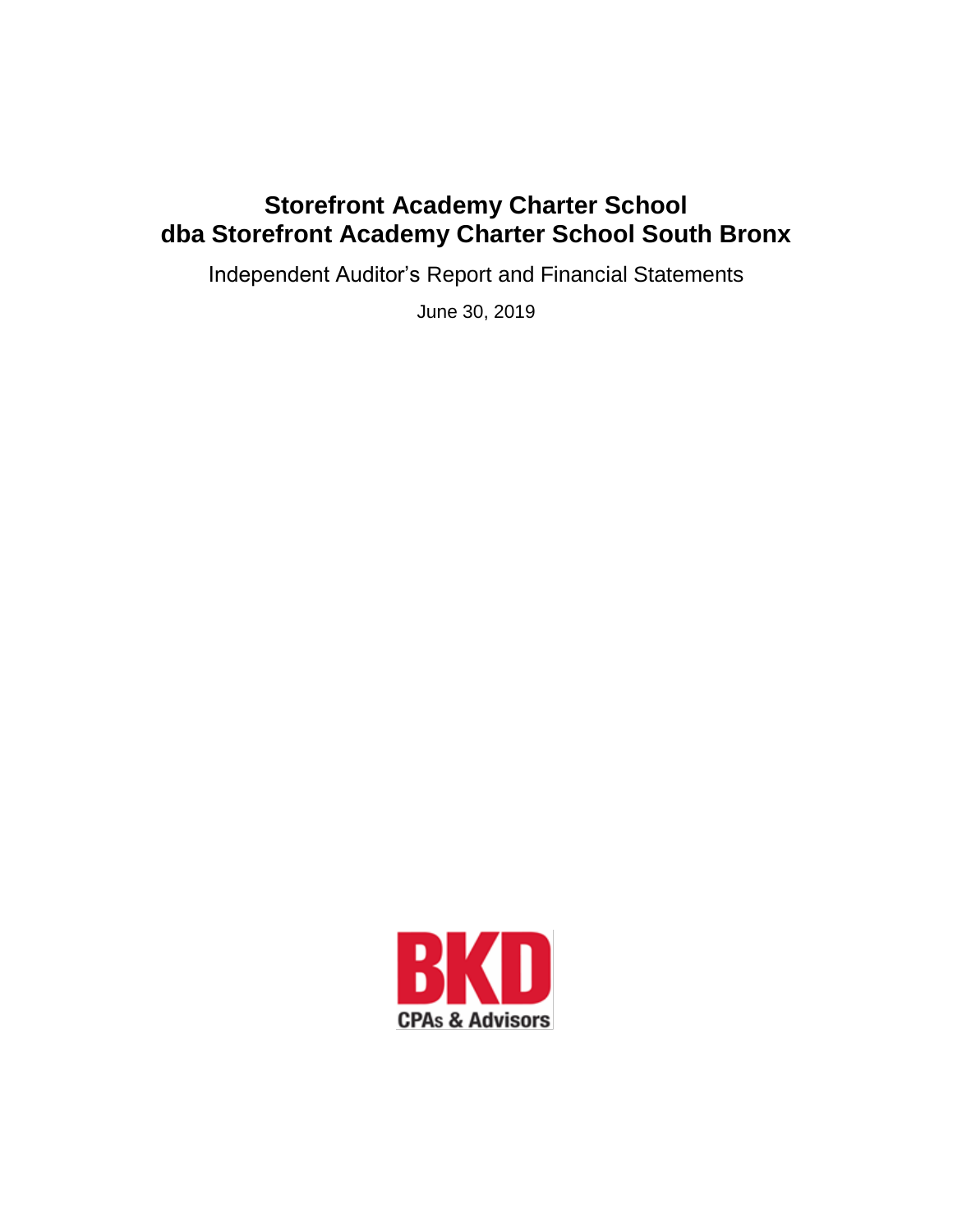**June 30, 2019**

# **Contents**

| <b>Financial Statements</b>                                                                                                                                                                                 |  |
|-------------------------------------------------------------------------------------------------------------------------------------------------------------------------------------------------------------|--|
|                                                                                                                                                                                                             |  |
|                                                                                                                                                                                                             |  |
|                                                                                                                                                                                                             |  |
|                                                                                                                                                                                                             |  |
|                                                                                                                                                                                                             |  |
| Report on Internal Control Over Financial Reporting and on Compliance<br>and Other Matters Based on an Audit of Financial Statements Performed in<br><b>Accordance with Government Auditing Standards -</b> |  |
|                                                                                                                                                                                                             |  |
|                                                                                                                                                                                                             |  |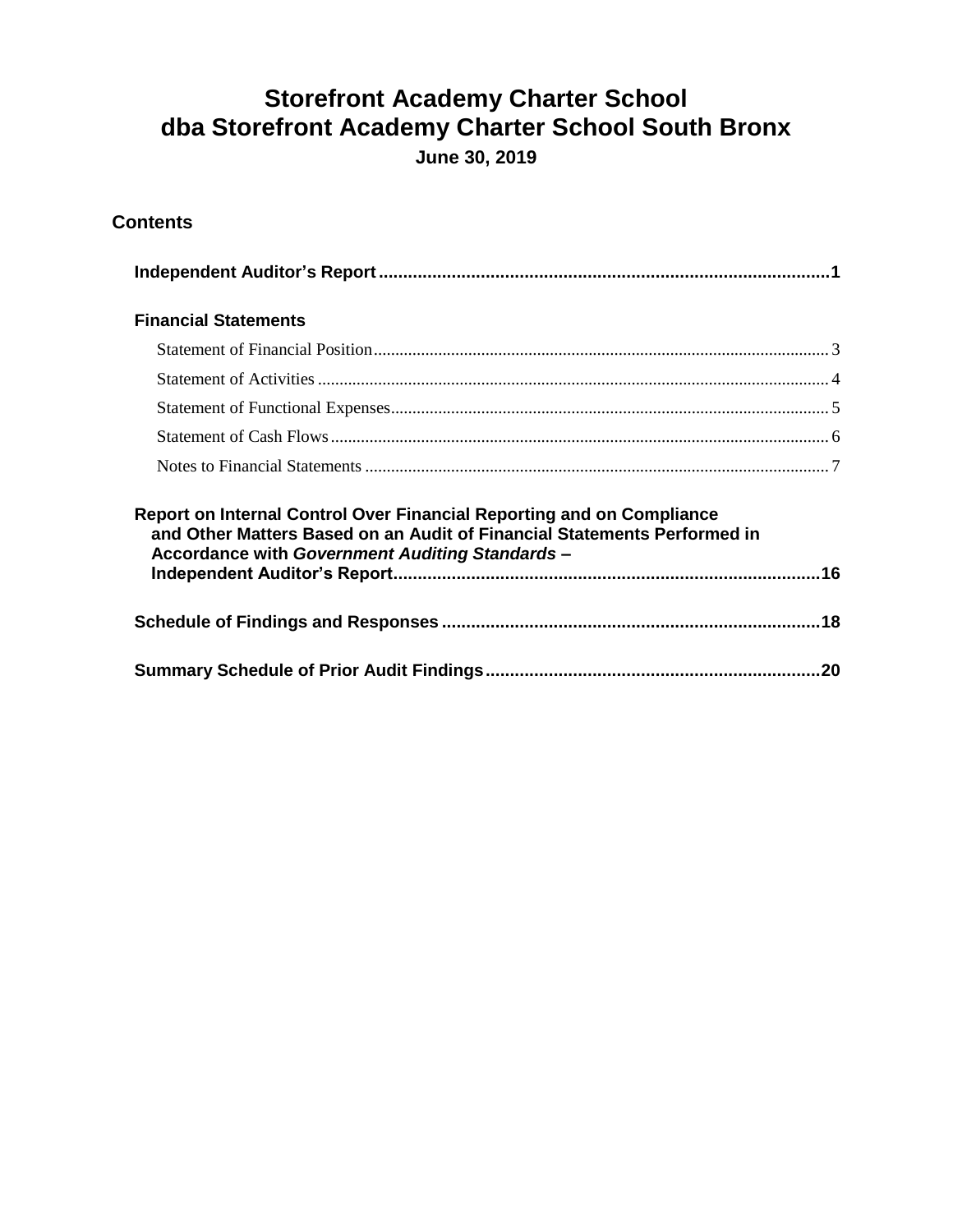<span id="page-2-0"></span>

# **Independent Auditor's Report**

Board of Trustees Storefront Academy Charter School dba Storefront Academy Charter School South Bronx Bronx, New York

### **Report on the Financial Statements**

We have audited the accompanying financial statements of Storefront Academy Charter School dba Storefront Academy Charter School South Bronx, which comprise the statement of financial position as of June 30, 2019, and the related statements of activities, functional expenses and cash flows for the year then ended, and the related notes to the financial statements.

### *Management's Responsibility for the Financial Statements*

Management is responsible for the preparation and fair presentation of these financial statements in accordance with accounting principles generally accepted in the United States of America; this includes the design, implementation and maintenance of internal control relevant to the preparation and fair presentation of financial statements that are free from material misstatement, whether due to fraud or error.

### *Auditor's Responsibility*

Our responsibility is to express an opinion on these financial statements based on our audit. We conducted our audit in accordance with auditing standards generally accepted in the United States of America and the standards applicable to financial audits contained in *Government Auditing Standards,* issued by the Comptroller General of the United States. Those standards require that we plan and perform the audit to obtain reasonable assurance about whether the financial statements are free from material misstatement.

An audit involves performing procedures to obtain audit evidence about the amounts and disclosures in the financial statements. The procedures selected depend on the auditor's judgment, including the assessment of the risks of material misstatement of the financial statements, whether due to fraud or error. In making those risk assessments, the auditor considers internal control relevant to the entity's preparation and fair presentation of the financial statements in order to design audit procedures that are appropriate in the circumstances, but not for the purpose of expressing an opinion on the effectiveness of the entity's internal control. Accordingly, we express no such opinion. An audit also includes evaluating the appropriateness of accounting policies used and the reasonableness of significant accounting estimates made by management, as well as evaluating the overall presentation of the financial statements.

We believe that the audit evidence we have obtained is sufficient and appropriate to provide a basis for our audit opinion.

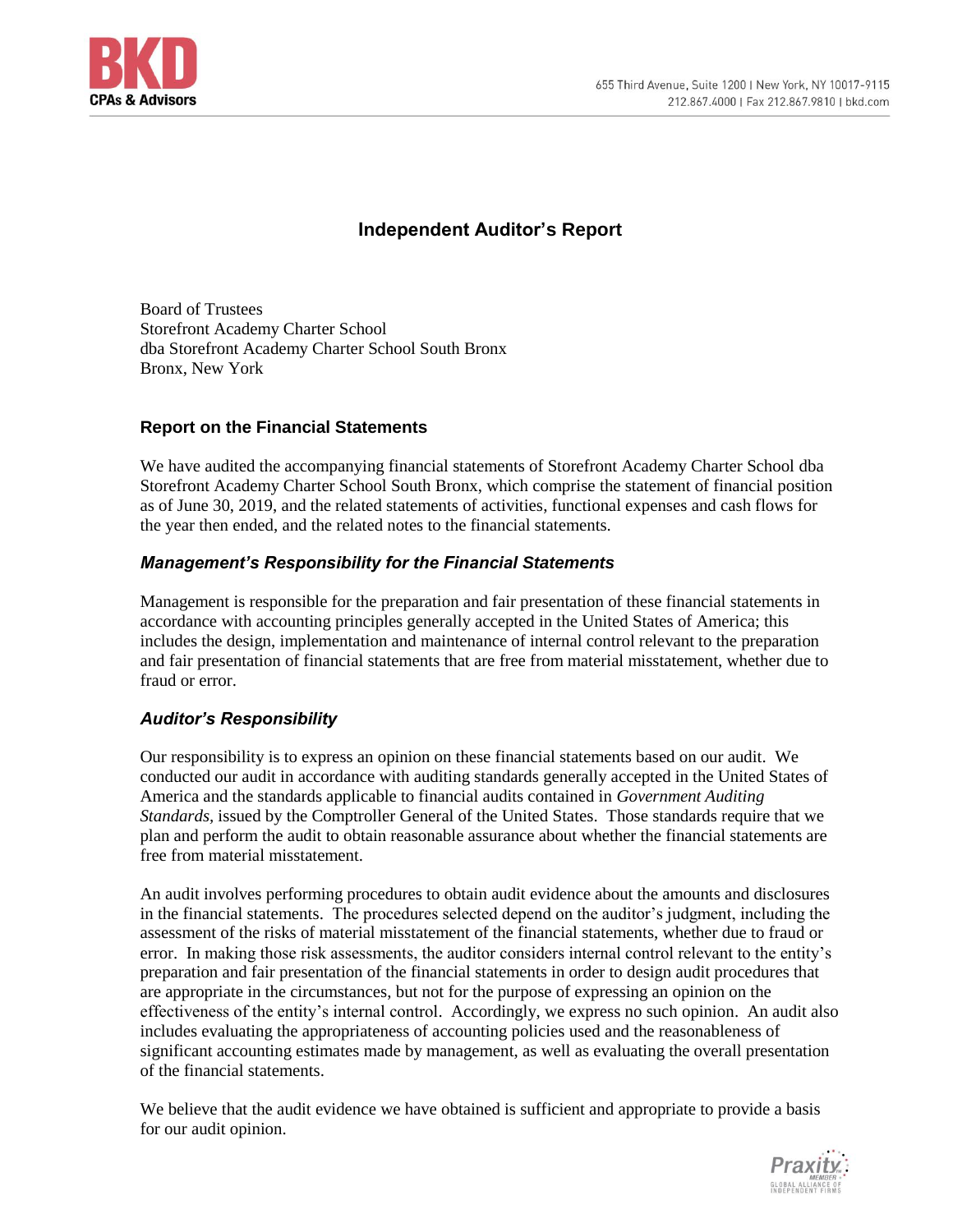Board of Trustees Storefront Academy Charter School dba Storefront Academy Charter School South Bronx Page 2

### *Opinion*

In our opinion, the financial statements referred to above present fairly, in all material respects, the financial position of Storefront Academy Charter School dba Storefront Academy Charter School South Bronx as of June 30, 2019, and the changes in its net assets and its cash flows for the year then ended in accordance with accounting principles generally accepted in the United States of America.

### *Emphasis of Matter*

As discussed in *Note 10* to the financial statements, in 2019, Storefront Academy Charter School adopted ASU 2016-14, *Not-for-Profit Entities* (Topic 958): *Presentation of Financial Statements of Not-for-Profit Entities*. Our opinion is not modified with respect to this matter.

### *Supplementary Information*

Our audits were performed for the purpose of forming an opinion on the financial statements as a whole. The accompanying supplementary information within the statement of functional expenses is presented for purposes of additional analysis and is not a required part of the financial statements. Such information is the responsibility of management and was derived from and relates directly to the underlying accounting and other records used to prepare the financial statements. The information has been subjected to the auditing procedures applied in the audits of the financial statements and certain additional procedures, including comparing and reconciling such information directly to the underlying accounting and other records used to prepare the financial statements or to the financial statements themselves, and other additional procedures in accordance with auditing standards generally accepted in the United States of America. In our opinion, the information is fairly stated in all material respects in relation to the financial statements as a whole.

# **Other Reporting Required by** *Government Auditing Standards*

In accordance with *Government Auditing Standards*, we have also issued our report dated October 30, 2019, on our consideration of Storefront Academy Charter School dba Storefront Academy Charter School South Bronx's internal control over financial reporting and on our tests of its compliance with certain provisions of laws, regulations, contracts, and grant agreements and other matters. The purpose of that report is solely to describe the scope of our testing of internal control over financial reporting and compliance and the results of that testing, and not to provide an opinion on the effectiveness of Storefront Academy Charter School dba Storefront Academy Charter School South Bronx's internal control over financial reporting or on compliance. That report is an integral part of an audit performed in accordance with *Government Auditing Standards* in considering Storefront Academy Charter School dba Storefront Academy Charter School South Bronx's internal control over financial reporting and compliance.

BKDUP

New York, New York October 30, 2019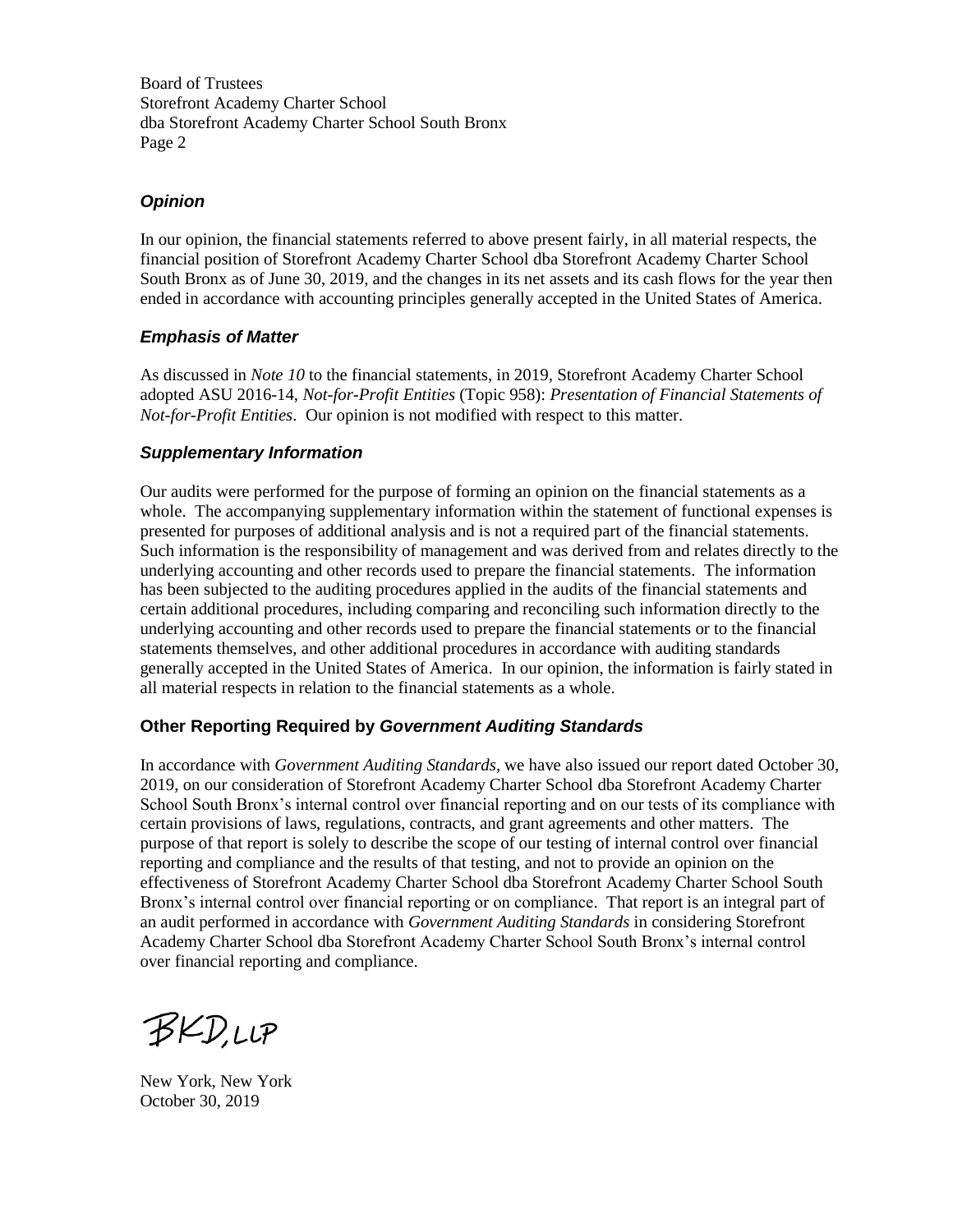# **Statement of Financial Position**

**June 30, 2019**

#### <span id="page-4-0"></span>**Assets**

| <b>Current Assets</b>                          |     |            |
|------------------------------------------------|-----|------------|
| Cash                                           | \$  | 482,899    |
| Contributions and government grants receivable |     | 36,762     |
| Prepaid expenses and other assets              |     | 23,057     |
| Due from Storefront Academy Harlem             |     | 24,055     |
| Total current assets                           |     | 566,773    |
| Restricted cash                                |     | 75,078     |
| Property and equipment, net                    |     | 378,866    |
| Total assets                                   | -\$ | 1,020,717  |
| <b>Liabilities and Net Assets</b>              |     |            |
| <b>Current Liabilities</b>                     |     |            |
| Accounts payable and accrued expenses          | \$  | 119,903    |
| Accrued salaries and related liabilities       |     | 212,921    |
| Note payable                                   |     | 202,309    |
| Legal settlement                               |     | 47,539     |
| Due to Department of Education                 |     | 68,805     |
| Total current liabilities                      |     | 651,477    |
| <b>Noncurrent Liabilities</b>                  |     |            |
| Deferred rent expense                          |     | 284,035    |
| Legal settlement                               |     | 189,491    |
| Note payable                                   |     | 446,188    |
| <b>Total liabilities</b>                       |     | 1,571,191  |
| <b>Net Assets Without Donor Restrictions</b>   |     | (550, 474) |
| Total liabilities and net assets               | \$  | 1,020,717  |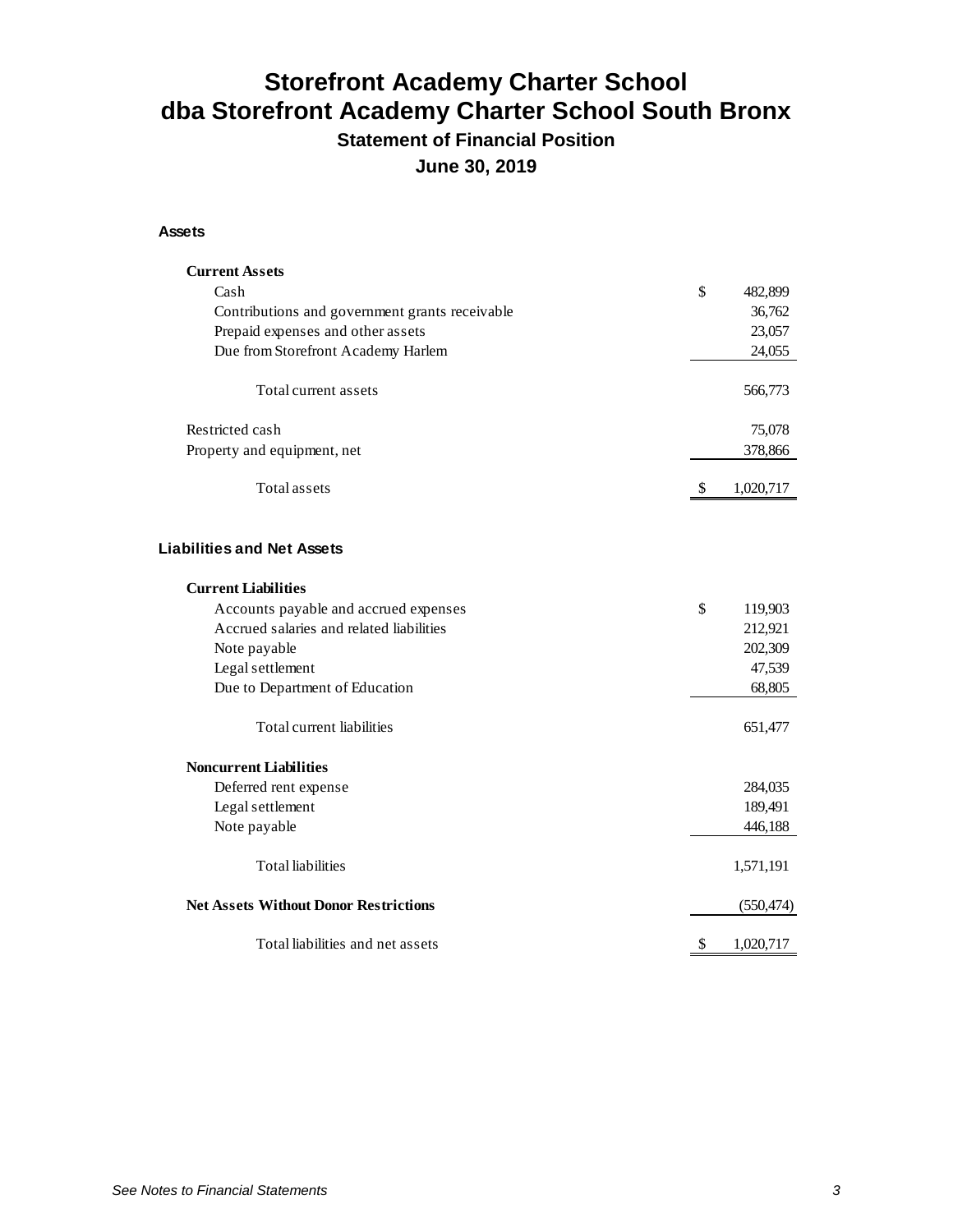**Statement of Activities Year Ended June 30, 2019**

<span id="page-5-0"></span>

| <b>Operating Revenues and Other Support</b>              |               |                  |
|----------------------------------------------------------|---------------|------------------|
| Resident student enrollment                              |               | \$<br>3,501,094  |
| Students with disabilities                               |               | 260,711          |
| NYCDOE rental assistance revenue                         |               | 511,195          |
| Total state and local per-pupil operating revenues       |               | 4,273,000        |
| Government grants and contracts - federal                |               | 222,140          |
| Government grants and contracts - state                  |               | 104,714          |
| Contributions                                            |               | 36,951           |
| Contributed services                                     |               | 149,005          |
| Special events                                           | \$<br>142,075 |                  |
| Less direct costs of special event                       | (30,689)      | 111,386          |
| Interest                                                 |               | 37               |
| Other revenues                                           |               | 43,940           |
| Total operating revenues and other support               |               | 4,941,173        |
| <b>Expenses</b>                                          |               |                  |
| Program services                                         |               |                  |
| General education                                        |               | 2,894,365        |
| Special education                                        |               | 601,610          |
| Total program services                                   |               | 3,495,975        |
| Supporting services                                      |               |                  |
| Management and general                                   |               | 1,337,717        |
| Total expenses                                           |               | 4,833,692        |
| <b>Change in Net Assets Without Donor Restrictions</b>   |               | 107,481          |
| Net Assets Without Donor Restrictions, Beginning of Year |               | (657, 955)       |
| Net Assets Without Donor Restrictions, End of Year       |               | \$<br>(550, 474) |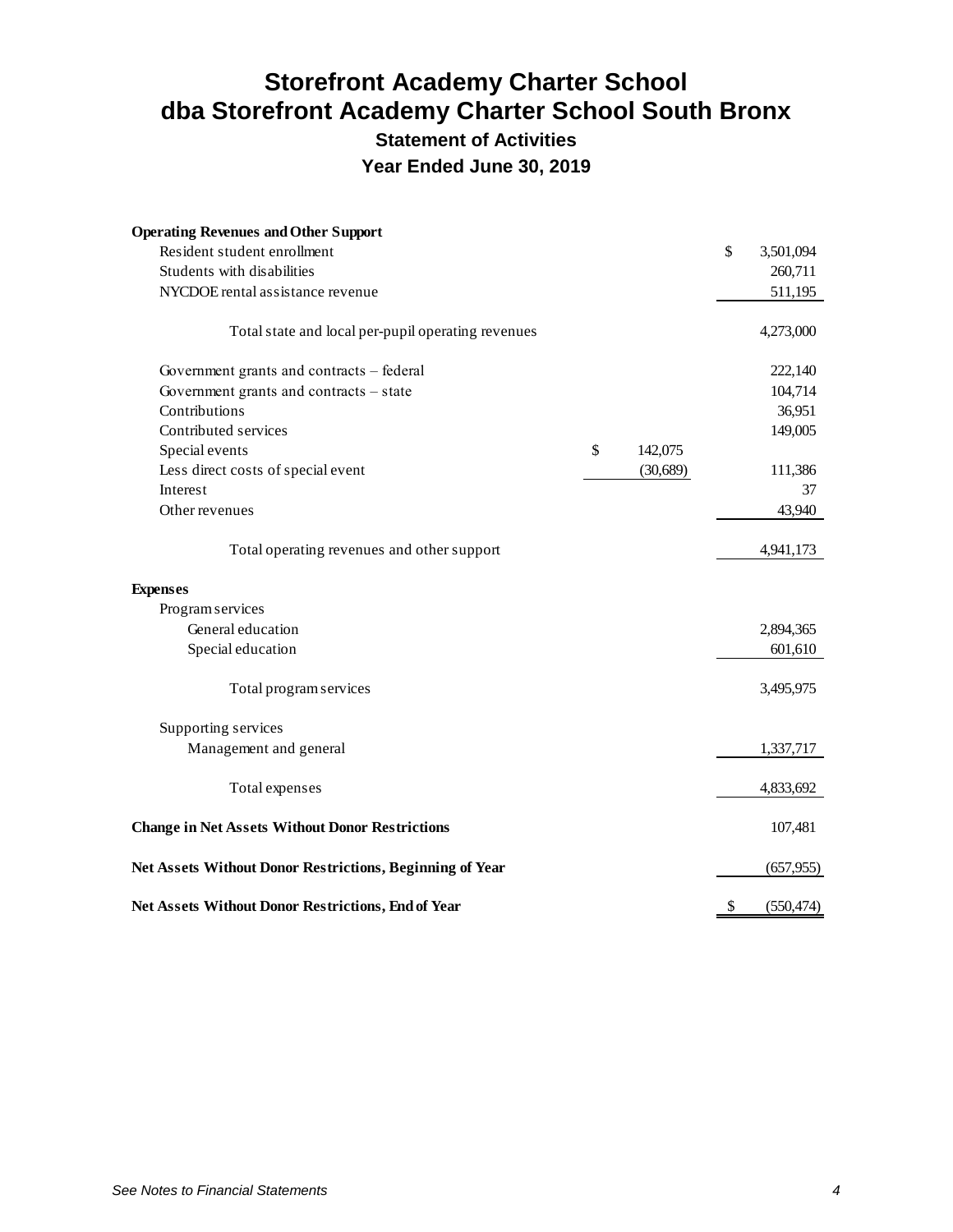# **Storefront Academy Charter School dba Storefront Academy Charter School South Bronx Statement of Functional Expenses**

# **Year Ended June 30, 2019**

<span id="page-6-0"></span>

| No. of<br>of Special<br>General<br>Special<br>Management<br><b>Positions</b><br><b>Education</b><br><b>Education</b><br>Total<br>and General<br>Total<br>Event<br>Personnel service costs<br>$\mathbf{s}$<br>\$<br>$\mathbb{S}$<br>Administrative personnel<br>12<br>344,066<br>56,011<br>400,077<br>\$<br>\$<br>$\mathbb{S}$<br>806,528<br>406.451<br>30<br>1,602,621<br>Instructional personnel<br>1,292,358<br>310,263<br>1,602,621<br>Non-instructional personnel<br>7<br>257,355<br>257,355<br>$\overline{\phantom{a}}$<br>$\overline{\phantom{a}}$<br>$\overline{\phantom{a}}$<br>1,636,424<br>2,002,698<br>49<br>366,274<br>663,806<br>2,666,504<br>Total personnel service costs<br>Payroll taxes and employee benefits<br>323,901<br>74,338<br>398,239<br>132,746<br>530,985<br>169,924<br>Legal fees<br>169,924<br>1,700<br>1,700<br>Audit fees<br>77,276<br>Professional fees<br>6,575<br>6,575<br>83,851<br>4,699<br>30,208<br>3,357<br>33,565<br>Repairs and maintenance<br>25,509<br>Curriculum and classroom<br>40,829<br>6,647<br>47,476<br>47,476<br>Student services<br>13,573<br>2,210<br>15,783<br>15,783<br>Food services<br>6,490<br>1,056<br>7,546<br>7,546<br>2,918<br>18,752<br>20,836<br>Staff development<br>15,834<br>2,084<br>20,253<br>2,251<br>22,504<br>Equipment and furnishings<br>17,102<br>3,151<br>Office expense<br>20,870<br>3,845<br>24,715<br>5,758<br>30,473<br>Building, land rent and lease<br>600,678<br>97,785<br>698,463<br>36,761<br>735,224<br>1,609<br><b>Utilities</b><br>9,882<br>11,491<br>605<br>12,096<br>80,393<br>Information technology<br>65,789<br>10,743<br>76,532<br>3,861<br>800<br>21,735<br>Marketing and recruiting<br>17.891<br>3.044<br>20.935<br>3,073<br>31,884<br>Insurance<br>24,347<br>4,464<br>28,811<br>26,171<br>26,171<br>Interest<br>120<br>22<br>142<br>203,088<br>202,946<br>Other expenses<br>Depreciation<br>75,126<br>12,230<br>87,356<br>4,598<br>91,954<br>Fundraising events<br>30,689<br>30,689<br>$\overline{\phantom{a}}$<br>$\sim$<br>$\sim$<br>2,894,365<br>3,495,975<br>1,337,717<br>Total expenses<br>601,610<br>30,689<br>4,864,381<br>Less expenses deducted directly from revenues<br>on the statement of activities and changes in<br>net assets<br>(30,689)<br>Direct costs of special event<br>(30,689)<br>Total expenses reported by function<br>on the statement of activities and<br>2,894,365<br>1,337,717<br>4,833,692<br>changes in net assets<br>601,610<br>3,495,975<br>\$<br>S<br>S<br>S<br>\$ | $***$ |  |  | <b>Program Services</b> |  |  |  | <b>Supporting</b><br><b>Services</b> |  | <b>Direct Costs</b> |  |
|------------------------------------------------------------------------------------------------------------------------------------------------------------------------------------------------------------------------------------------------------------------------------------------------------------------------------------------------------------------------------------------------------------------------------------------------------------------------------------------------------------------------------------------------------------------------------------------------------------------------------------------------------------------------------------------------------------------------------------------------------------------------------------------------------------------------------------------------------------------------------------------------------------------------------------------------------------------------------------------------------------------------------------------------------------------------------------------------------------------------------------------------------------------------------------------------------------------------------------------------------------------------------------------------------------------------------------------------------------------------------------------------------------------------------------------------------------------------------------------------------------------------------------------------------------------------------------------------------------------------------------------------------------------------------------------------------------------------------------------------------------------------------------------------------------------------------------------------------------------------------------------------------------------------------------------------------------------------------------------------------------------------------------------------------------------------------------------------------------------------------------------------------------------------------------------------------------------------------------------------------------------------------------------------------------------------------------------------------------------------------------------------------------------------------------------------------------------------------------------------------------|-------|--|--|-------------------------|--|--|--|--------------------------------------|--|---------------------|--|
|                                                                                                                                                                                                                                                                                                                                                                                                                                                                                                                                                                                                                                                                                                                                                                                                                                                                                                                                                                                                                                                                                                                                                                                                                                                                                                                                                                                                                                                                                                                                                                                                                                                                                                                                                                                                                                                                                                                                                                                                                                                                                                                                                                                                                                                                                                                                                                                                                                                                                                            |       |  |  |                         |  |  |  |                                      |  |                     |  |
|                                                                                                                                                                                                                                                                                                                                                                                                                                                                                                                                                                                                                                                                                                                                                                                                                                                                                                                                                                                                                                                                                                                                                                                                                                                                                                                                                                                                                                                                                                                                                                                                                                                                                                                                                                                                                                                                                                                                                                                                                                                                                                                                                                                                                                                                                                                                                                                                                                                                                                            |       |  |  |                         |  |  |  |                                      |  |                     |  |
|                                                                                                                                                                                                                                                                                                                                                                                                                                                                                                                                                                                                                                                                                                                                                                                                                                                                                                                                                                                                                                                                                                                                                                                                                                                                                                                                                                                                                                                                                                                                                                                                                                                                                                                                                                                                                                                                                                                                                                                                                                                                                                                                                                                                                                                                                                                                                                                                                                                                                                            |       |  |  |                         |  |  |  |                                      |  |                     |  |
|                                                                                                                                                                                                                                                                                                                                                                                                                                                                                                                                                                                                                                                                                                                                                                                                                                                                                                                                                                                                                                                                                                                                                                                                                                                                                                                                                                                                                                                                                                                                                                                                                                                                                                                                                                                                                                                                                                                                                                                                                                                                                                                                                                                                                                                                                                                                                                                                                                                                                                            |       |  |  |                         |  |  |  |                                      |  |                     |  |
|                                                                                                                                                                                                                                                                                                                                                                                                                                                                                                                                                                                                                                                                                                                                                                                                                                                                                                                                                                                                                                                                                                                                                                                                                                                                                                                                                                                                                                                                                                                                                                                                                                                                                                                                                                                                                                                                                                                                                                                                                                                                                                                                                                                                                                                                                                                                                                                                                                                                                                            |       |  |  |                         |  |  |  |                                      |  |                     |  |
|                                                                                                                                                                                                                                                                                                                                                                                                                                                                                                                                                                                                                                                                                                                                                                                                                                                                                                                                                                                                                                                                                                                                                                                                                                                                                                                                                                                                                                                                                                                                                                                                                                                                                                                                                                                                                                                                                                                                                                                                                                                                                                                                                                                                                                                                                                                                                                                                                                                                                                            |       |  |  |                         |  |  |  |                                      |  |                     |  |
|                                                                                                                                                                                                                                                                                                                                                                                                                                                                                                                                                                                                                                                                                                                                                                                                                                                                                                                                                                                                                                                                                                                                                                                                                                                                                                                                                                                                                                                                                                                                                                                                                                                                                                                                                                                                                                                                                                                                                                                                                                                                                                                                                                                                                                                                                                                                                                                                                                                                                                            |       |  |  |                         |  |  |  |                                      |  |                     |  |
|                                                                                                                                                                                                                                                                                                                                                                                                                                                                                                                                                                                                                                                                                                                                                                                                                                                                                                                                                                                                                                                                                                                                                                                                                                                                                                                                                                                                                                                                                                                                                                                                                                                                                                                                                                                                                                                                                                                                                                                                                                                                                                                                                                                                                                                                                                                                                                                                                                                                                                            |       |  |  |                         |  |  |  |                                      |  |                     |  |
|                                                                                                                                                                                                                                                                                                                                                                                                                                                                                                                                                                                                                                                                                                                                                                                                                                                                                                                                                                                                                                                                                                                                                                                                                                                                                                                                                                                                                                                                                                                                                                                                                                                                                                                                                                                                                                                                                                                                                                                                                                                                                                                                                                                                                                                                                                                                                                                                                                                                                                            |       |  |  |                         |  |  |  |                                      |  |                     |  |
|                                                                                                                                                                                                                                                                                                                                                                                                                                                                                                                                                                                                                                                                                                                                                                                                                                                                                                                                                                                                                                                                                                                                                                                                                                                                                                                                                                                                                                                                                                                                                                                                                                                                                                                                                                                                                                                                                                                                                                                                                                                                                                                                                                                                                                                                                                                                                                                                                                                                                                            |       |  |  |                         |  |  |  |                                      |  |                     |  |
|                                                                                                                                                                                                                                                                                                                                                                                                                                                                                                                                                                                                                                                                                                                                                                                                                                                                                                                                                                                                                                                                                                                                                                                                                                                                                                                                                                                                                                                                                                                                                                                                                                                                                                                                                                                                                                                                                                                                                                                                                                                                                                                                                                                                                                                                                                                                                                                                                                                                                                            |       |  |  |                         |  |  |  |                                      |  |                     |  |
|                                                                                                                                                                                                                                                                                                                                                                                                                                                                                                                                                                                                                                                                                                                                                                                                                                                                                                                                                                                                                                                                                                                                                                                                                                                                                                                                                                                                                                                                                                                                                                                                                                                                                                                                                                                                                                                                                                                                                                                                                                                                                                                                                                                                                                                                                                                                                                                                                                                                                                            |       |  |  |                         |  |  |  |                                      |  |                     |  |
|                                                                                                                                                                                                                                                                                                                                                                                                                                                                                                                                                                                                                                                                                                                                                                                                                                                                                                                                                                                                                                                                                                                                                                                                                                                                                                                                                                                                                                                                                                                                                                                                                                                                                                                                                                                                                                                                                                                                                                                                                                                                                                                                                                                                                                                                                                                                                                                                                                                                                                            |       |  |  |                         |  |  |  |                                      |  |                     |  |
|                                                                                                                                                                                                                                                                                                                                                                                                                                                                                                                                                                                                                                                                                                                                                                                                                                                                                                                                                                                                                                                                                                                                                                                                                                                                                                                                                                                                                                                                                                                                                                                                                                                                                                                                                                                                                                                                                                                                                                                                                                                                                                                                                                                                                                                                                                                                                                                                                                                                                                            |       |  |  |                         |  |  |  |                                      |  |                     |  |
|                                                                                                                                                                                                                                                                                                                                                                                                                                                                                                                                                                                                                                                                                                                                                                                                                                                                                                                                                                                                                                                                                                                                                                                                                                                                                                                                                                                                                                                                                                                                                                                                                                                                                                                                                                                                                                                                                                                                                                                                                                                                                                                                                                                                                                                                                                                                                                                                                                                                                                            |       |  |  |                         |  |  |  |                                      |  |                     |  |
|                                                                                                                                                                                                                                                                                                                                                                                                                                                                                                                                                                                                                                                                                                                                                                                                                                                                                                                                                                                                                                                                                                                                                                                                                                                                                                                                                                                                                                                                                                                                                                                                                                                                                                                                                                                                                                                                                                                                                                                                                                                                                                                                                                                                                                                                                                                                                                                                                                                                                                            |       |  |  |                         |  |  |  |                                      |  |                     |  |
|                                                                                                                                                                                                                                                                                                                                                                                                                                                                                                                                                                                                                                                                                                                                                                                                                                                                                                                                                                                                                                                                                                                                                                                                                                                                                                                                                                                                                                                                                                                                                                                                                                                                                                                                                                                                                                                                                                                                                                                                                                                                                                                                                                                                                                                                                                                                                                                                                                                                                                            |       |  |  |                         |  |  |  |                                      |  |                     |  |
|                                                                                                                                                                                                                                                                                                                                                                                                                                                                                                                                                                                                                                                                                                                                                                                                                                                                                                                                                                                                                                                                                                                                                                                                                                                                                                                                                                                                                                                                                                                                                                                                                                                                                                                                                                                                                                                                                                                                                                                                                                                                                                                                                                                                                                                                                                                                                                                                                                                                                                            |       |  |  |                         |  |  |  |                                      |  |                     |  |
|                                                                                                                                                                                                                                                                                                                                                                                                                                                                                                                                                                                                                                                                                                                                                                                                                                                                                                                                                                                                                                                                                                                                                                                                                                                                                                                                                                                                                                                                                                                                                                                                                                                                                                                                                                                                                                                                                                                                                                                                                                                                                                                                                                                                                                                                                                                                                                                                                                                                                                            |       |  |  |                         |  |  |  |                                      |  |                     |  |
|                                                                                                                                                                                                                                                                                                                                                                                                                                                                                                                                                                                                                                                                                                                                                                                                                                                                                                                                                                                                                                                                                                                                                                                                                                                                                                                                                                                                                                                                                                                                                                                                                                                                                                                                                                                                                                                                                                                                                                                                                                                                                                                                                                                                                                                                                                                                                                                                                                                                                                            |       |  |  |                         |  |  |  |                                      |  |                     |  |
|                                                                                                                                                                                                                                                                                                                                                                                                                                                                                                                                                                                                                                                                                                                                                                                                                                                                                                                                                                                                                                                                                                                                                                                                                                                                                                                                                                                                                                                                                                                                                                                                                                                                                                                                                                                                                                                                                                                                                                                                                                                                                                                                                                                                                                                                                                                                                                                                                                                                                                            |       |  |  |                         |  |  |  |                                      |  |                     |  |
|                                                                                                                                                                                                                                                                                                                                                                                                                                                                                                                                                                                                                                                                                                                                                                                                                                                                                                                                                                                                                                                                                                                                                                                                                                                                                                                                                                                                                                                                                                                                                                                                                                                                                                                                                                                                                                                                                                                                                                                                                                                                                                                                                                                                                                                                                                                                                                                                                                                                                                            |       |  |  |                         |  |  |  |                                      |  |                     |  |
|                                                                                                                                                                                                                                                                                                                                                                                                                                                                                                                                                                                                                                                                                                                                                                                                                                                                                                                                                                                                                                                                                                                                                                                                                                                                                                                                                                                                                                                                                                                                                                                                                                                                                                                                                                                                                                                                                                                                                                                                                                                                                                                                                                                                                                                                                                                                                                                                                                                                                                            |       |  |  |                         |  |  |  |                                      |  |                     |  |
|                                                                                                                                                                                                                                                                                                                                                                                                                                                                                                                                                                                                                                                                                                                                                                                                                                                                                                                                                                                                                                                                                                                                                                                                                                                                                                                                                                                                                                                                                                                                                                                                                                                                                                                                                                                                                                                                                                                                                                                                                                                                                                                                                                                                                                                                                                                                                                                                                                                                                                            |       |  |  |                         |  |  |  |                                      |  |                     |  |
|                                                                                                                                                                                                                                                                                                                                                                                                                                                                                                                                                                                                                                                                                                                                                                                                                                                                                                                                                                                                                                                                                                                                                                                                                                                                                                                                                                                                                                                                                                                                                                                                                                                                                                                                                                                                                                                                                                                                                                                                                                                                                                                                                                                                                                                                                                                                                                                                                                                                                                            |       |  |  |                         |  |  |  |                                      |  |                     |  |
|                                                                                                                                                                                                                                                                                                                                                                                                                                                                                                                                                                                                                                                                                                                                                                                                                                                                                                                                                                                                                                                                                                                                                                                                                                                                                                                                                                                                                                                                                                                                                                                                                                                                                                                                                                                                                                                                                                                                                                                                                                                                                                                                                                                                                                                                                                                                                                                                                                                                                                            |       |  |  |                         |  |  |  |                                      |  |                     |  |
|                                                                                                                                                                                                                                                                                                                                                                                                                                                                                                                                                                                                                                                                                                                                                                                                                                                                                                                                                                                                                                                                                                                                                                                                                                                                                                                                                                                                                                                                                                                                                                                                                                                                                                                                                                                                                                                                                                                                                                                                                                                                                                                                                                                                                                                                                                                                                                                                                                                                                                            |       |  |  |                         |  |  |  |                                      |  |                     |  |
|                                                                                                                                                                                                                                                                                                                                                                                                                                                                                                                                                                                                                                                                                                                                                                                                                                                                                                                                                                                                                                                                                                                                                                                                                                                                                                                                                                                                                                                                                                                                                                                                                                                                                                                                                                                                                                                                                                                                                                                                                                                                                                                                                                                                                                                                                                                                                                                                                                                                                                            |       |  |  |                         |  |  |  |                                      |  |                     |  |
|                                                                                                                                                                                                                                                                                                                                                                                                                                                                                                                                                                                                                                                                                                                                                                                                                                                                                                                                                                                                                                                                                                                                                                                                                                                                                                                                                                                                                                                                                                                                                                                                                                                                                                                                                                                                                                                                                                                                                                                                                                                                                                                                                                                                                                                                                                                                                                                                                                                                                                            |       |  |  |                         |  |  |  |                                      |  |                     |  |
|                                                                                                                                                                                                                                                                                                                                                                                                                                                                                                                                                                                                                                                                                                                                                                                                                                                                                                                                                                                                                                                                                                                                                                                                                                                                                                                                                                                                                                                                                                                                                                                                                                                                                                                                                                                                                                                                                                                                                                                                                                                                                                                                                                                                                                                                                                                                                                                                                                                                                                            |       |  |  |                         |  |  |  |                                      |  |                     |  |
|                                                                                                                                                                                                                                                                                                                                                                                                                                                                                                                                                                                                                                                                                                                                                                                                                                                                                                                                                                                                                                                                                                                                                                                                                                                                                                                                                                                                                                                                                                                                                                                                                                                                                                                                                                                                                                                                                                                                                                                                                                                                                                                                                                                                                                                                                                                                                                                                                                                                                                            |       |  |  |                         |  |  |  |                                      |  |                     |  |
|                                                                                                                                                                                                                                                                                                                                                                                                                                                                                                                                                                                                                                                                                                                                                                                                                                                                                                                                                                                                                                                                                                                                                                                                                                                                                                                                                                                                                                                                                                                                                                                                                                                                                                                                                                                                                                                                                                                                                                                                                                                                                                                                                                                                                                                                                                                                                                                                                                                                                                            |       |  |  |                         |  |  |  |                                      |  |                     |  |
|                                                                                                                                                                                                                                                                                                                                                                                                                                                                                                                                                                                                                                                                                                                                                                                                                                                                                                                                                                                                                                                                                                                                                                                                                                                                                                                                                                                                                                                                                                                                                                                                                                                                                                                                                                                                                                                                                                                                                                                                                                                                                                                                                                                                                                                                                                                                                                                                                                                                                                            |       |  |  |                         |  |  |  |                                      |  |                     |  |
|                                                                                                                                                                                                                                                                                                                                                                                                                                                                                                                                                                                                                                                                                                                                                                                                                                                                                                                                                                                                                                                                                                                                                                                                                                                                                                                                                                                                                                                                                                                                                                                                                                                                                                                                                                                                                                                                                                                                                                                                                                                                                                                                                                                                                                                                                                                                                                                                                                                                                                            |       |  |  |                         |  |  |  |                                      |  |                     |  |
|                                                                                                                                                                                                                                                                                                                                                                                                                                                                                                                                                                                                                                                                                                                                                                                                                                                                                                                                                                                                                                                                                                                                                                                                                                                                                                                                                                                                                                                                                                                                                                                                                                                                                                                                                                                                                                                                                                                                                                                                                                                                                                                                                                                                                                                                                                                                                                                                                                                                                                            |       |  |  |                         |  |  |  |                                      |  |                     |  |

\*\* Supplemental information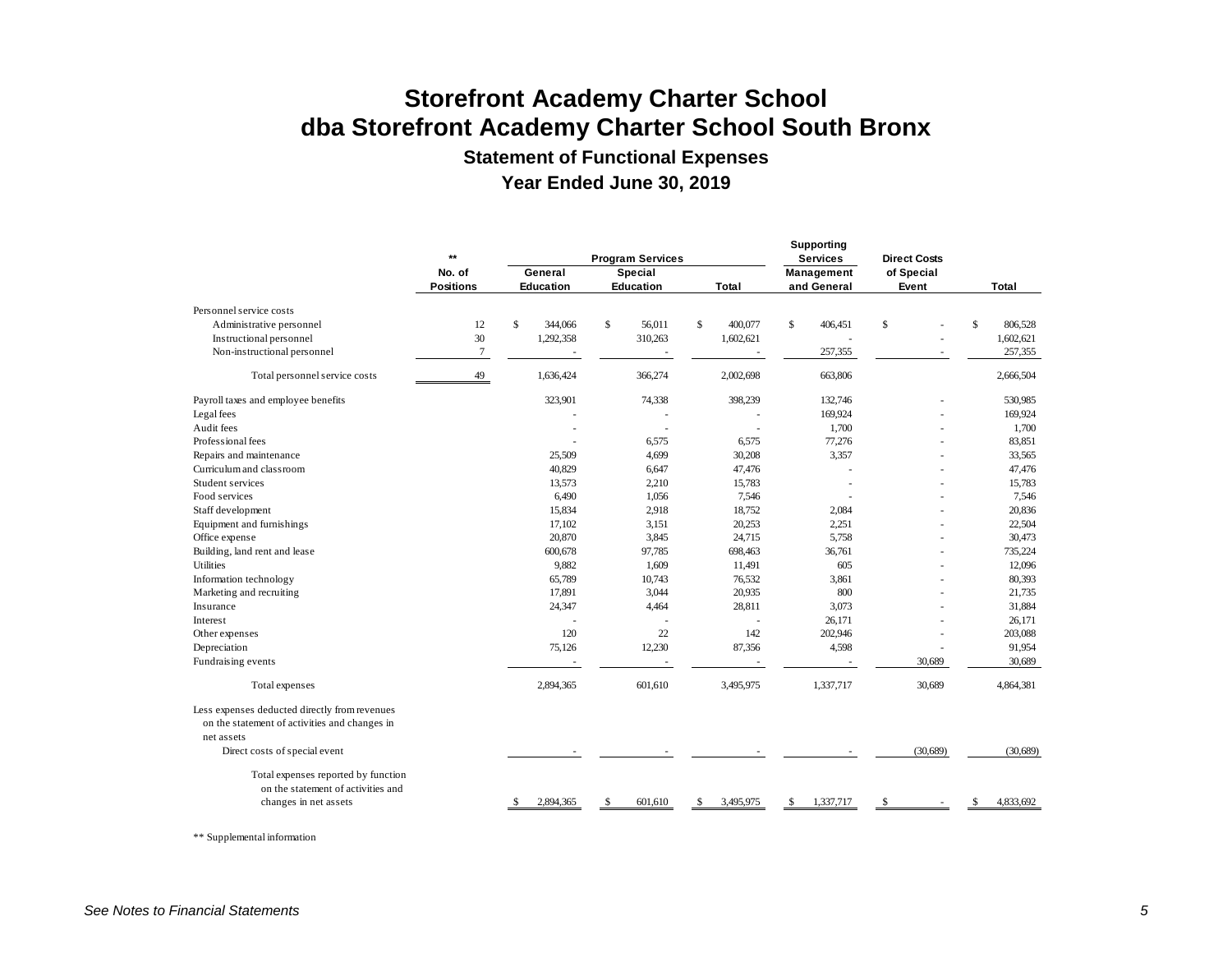**Statement of Cash Flows Year Ended June 30, 2019**

<span id="page-7-0"></span>

| <b>Operating Activities</b>                          |               |
|------------------------------------------------------|---------------|
| Change in net assets                                 | \$<br>107,481 |
| Items not requiring (providing) operating cash flows |               |
| Depreciation                                         | 91,954        |
| Noncash legal fee settlement                         | 285,961       |
| Financed interest expense                            | 18,380        |
| Changes in                                           |               |
| Contributions and government grants receivable       | 114,770       |
| Prepaid expenses and other assets                    | (9,076)       |
| Due from Storefront Academy Harlem                   | (146,318)     |
| Accounts payable and accrued expenses                | (175, 498)    |
| Accrued salaries and related liabilities             | 69,748        |
| Due to Department of Education                       | 68,805        |
| Deferred rent expense                                | 234,615       |
| Net cash provided by operating activities            | 660,822       |
| <b>Investing Activities</b>                          |               |
| Purchase of property and equipment                   | (124, 865)    |
| Deposits to restricted cash                          | (25,036)      |
| Net cash used in investing activities                | (149,901)     |
| <b>Financing Activities</b>                          |               |
| Payments made on long-term legal settlement          | (48, 931)     |
| Payments on note payable                             | (20,000)      |
| Net cash provided by financing activities            | (68, 931)     |
| <b>Net Change in Cash</b>                            | 441,990       |
| <b>Cash, Beginning of Year</b>                       | 40,909        |
| Cash, End of Year                                    | \$<br>482,899 |
| <b>Supplemental Cash Flows Information</b>           |               |
| Cash paid for interest                               | \$<br>26,054  |
| <b>Noncash Financing Activities</b>                  |               |
| Financing legal fee settlement                       | \$<br>285,961 |
| Interest expense converted to note payable           | \$<br>18,380  |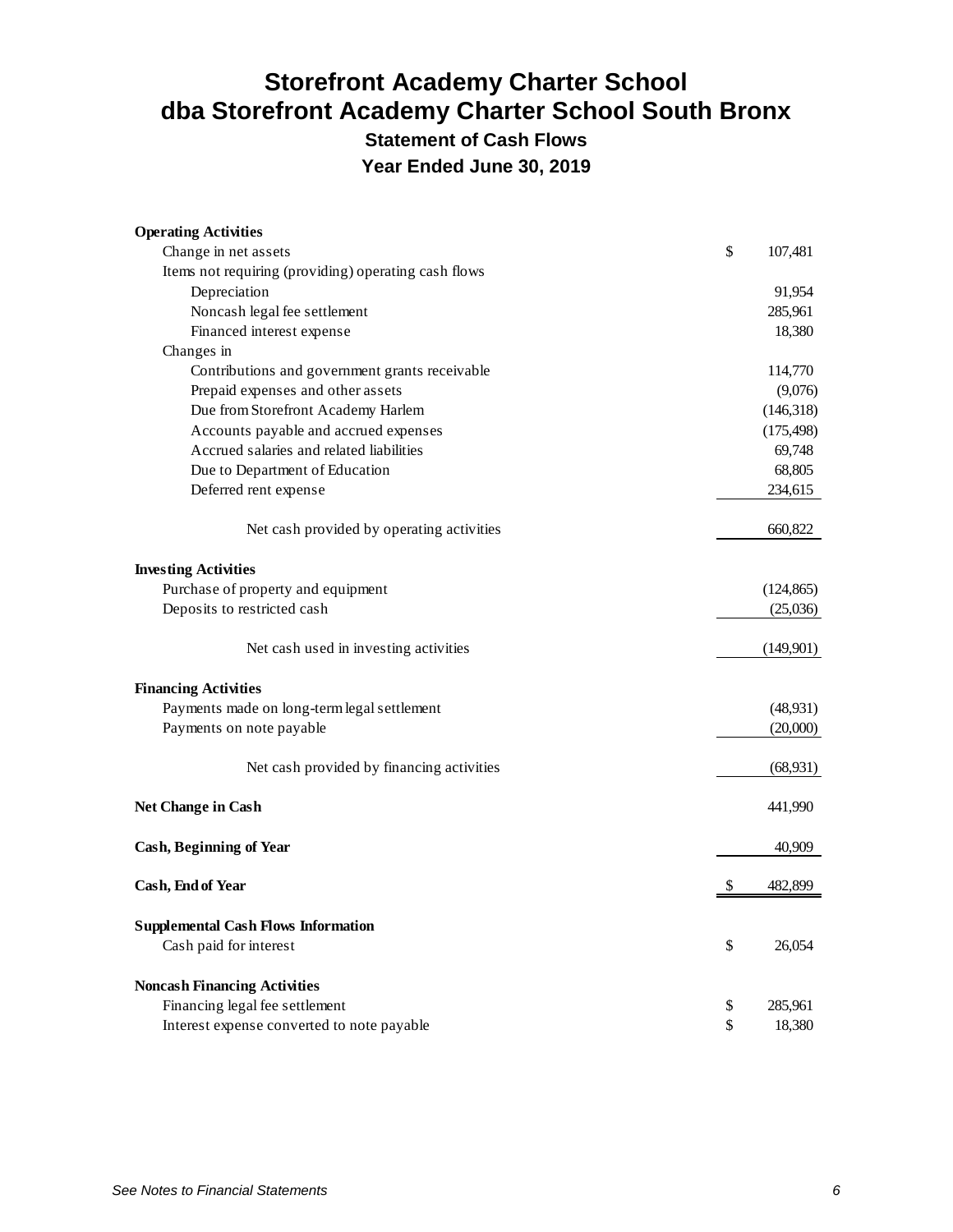**Notes to Financial Statements**

**June 30, 2019**

# <span id="page-8-0"></span>**Note 1: Nature of Operations and Summary of Significant Accounting Policies**

### *Nature of Operations*

Storefront Academy Charter School (the School) is an educational corporation that operates as a charter school in the Borough of Bronx, New York. On December 2, 2014, the Board of Regents and the Board of Trustees of the State University of New York, on behalf of the State Education Department (NYSED), granted the School a charter valid for a term of 5 years (expiring June 30, 2020) and renewable upon expiration. The School was granted a charter for grades K through 5.

The School has obtained a dba effective September 22, 2015 under the name Storefront Academy Charter School South Bronx.

The School was organized to provide children of varied academic strengths quality educational opportunities, preparing them academically, socially and emotionally to become critical thinkers, high-achieving students and well-rounded individuals. Working in partnership with families and community members, the School instills a powerful sense of self, and gives its students the tools to own the future and create meaningful adult lives. During fiscal year 2019, the School operated classes for approximately 260 full-time equivalent general instruction students, of which 32 were special education students.

The School also opened up a second charter school branch in Harlem starting with the school year 2020. Storefront Academy Charter School Harlem (SACSH) will operate under the same management and board of trustees as the School.

The School is supported primarily by state and local per-pupil operating revenues.

### *Use of Estimates*

The preparation of financial statements in conformity with accounting principles generally accepted in the United States of America requires management to make estimates and assumptions that affect the reported amounts of assets and liabilities and disclosure of contingent assets and liabilities at the date of the financial statements and the reported amounts of revenues, expenses and other changes in net assets during the reporting period. Actual results could differ from those estimates.

### *Cash and Restricted Cash*

The School considers all liquid investments with original maturities of three months or less to be cash equivalents. At June 30, 2019, cash equivalents consisted primarily of money market accounts.

As part of the School's charter agreement, the School agreed to establish a long-term reserve account to pay off expenses in the event of dissolution of the School.

At June 30, 2019, the School's cash accounts exceeded federally insured limits by approximately \$300,000.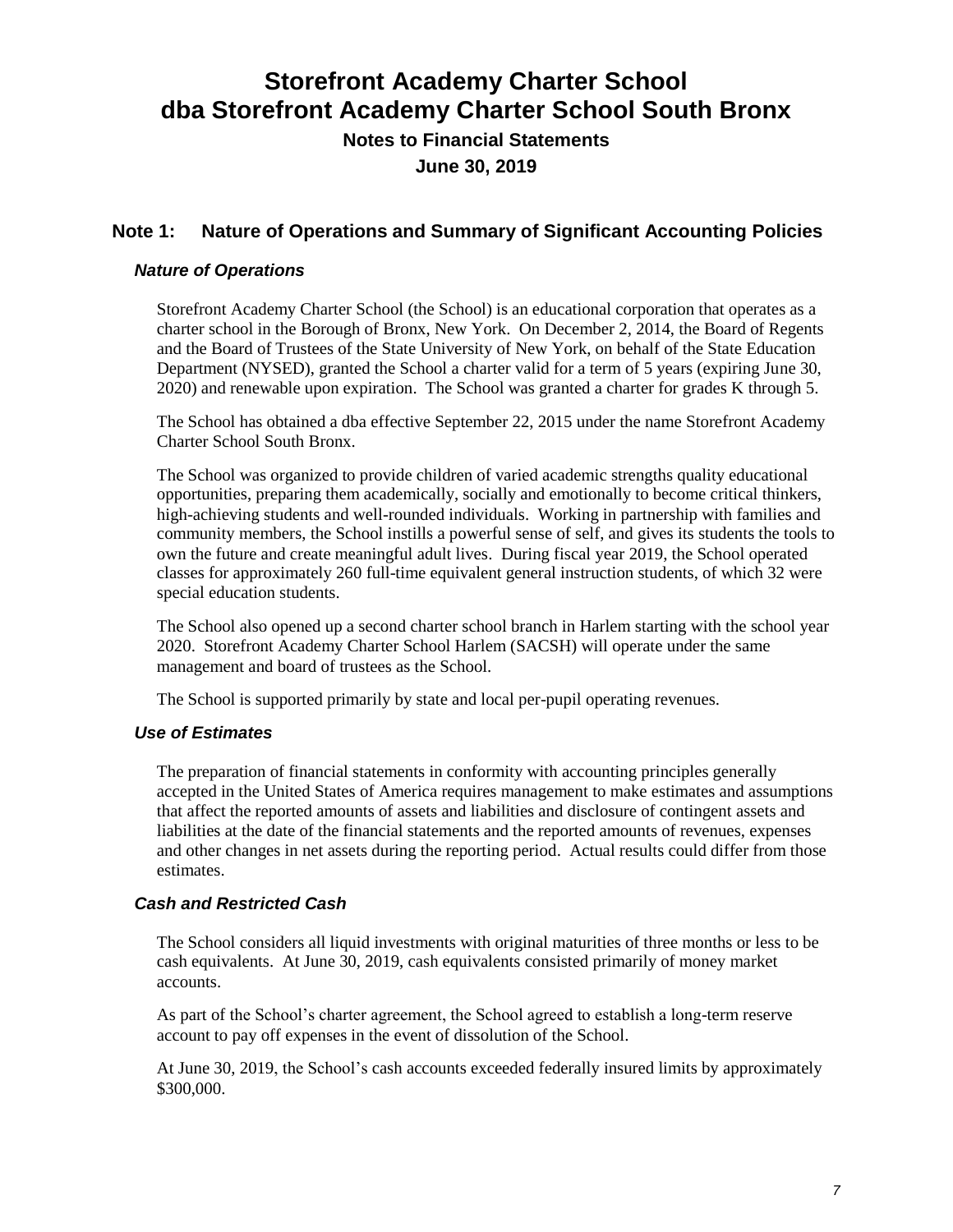# **Storefront Academy Charter School dba Storefront Academy Charter School South Bronx Notes to Financial Statements**

**June 30, 2019**

#### *Government Grants Receivable*

Accounts receivable from expense-based grants are recognized when earned. Interest is not accrued or recorded on outstanding receivables. The School provides an allowance for doubtful accounts, which is based upon a review of outstanding receivables, historical collection information and existing economic conditions. Delinquent receivables are written off based on individual credit evaluation and specific circumstances of the customer.

### *Property and Equipment*

Property and equipment are stated at cost less accumulated depreciation. Depreciation is charged to expense using the straight-line method over the estimated useful life of each asset. Assets under capital lease obligations and leasehold improvements are depreciated over the shorter of the lease term or their respective estimated useful lives.

The estimated useful lives for each major depreciable classification of property and equipment are as follows:

| Leasehold improvements | 10 years    |
|------------------------|-------------|
| Furniture and fixtures | $5-7$ years |
| Equipment              | 5 years     |
| Computers              | 3 years     |

#### *Long-Lived Asset Impairment*

The School evaluates the recoverability of the carrying value of long-lived assets whenever events or circumstances indicate the carrying amount may not be recoverable. If a long-lived asset is tested for recoverability and the undiscounted estimated future cash flows expected to result from the use and eventual disposition of the asset is less than the carrying amount of the asset, the asset cost is adjusted to fair value and an impairment loss is recognized as the amount by which the carrying amount of a long-lived asset exceeds its fair value.

No asset impairment was recognized during the year ended June 30, 2019.

#### *Net Assets*

Net assets, revenues, gains and losses are classified based on the existence or absence of donor- or grantor-imposed restrictions.

Net assets without donor restrictions are available for use in general operations and not subject to donor or certain grantor restrictions.

Net assets with donor restrictions are subject to donor- or certain grantor-imposed restrictions. Some donor-imposed restrictions are temporary in nature, such as those that will be met by the passage of time or other events specified by the donor. Other donor-imposed restrictions are perpetual in nature, where the donor stipulates that resources be maintained in perpetuity.

At June 30, 2019, all net assets are without donor restrictions and are available to be used for operations.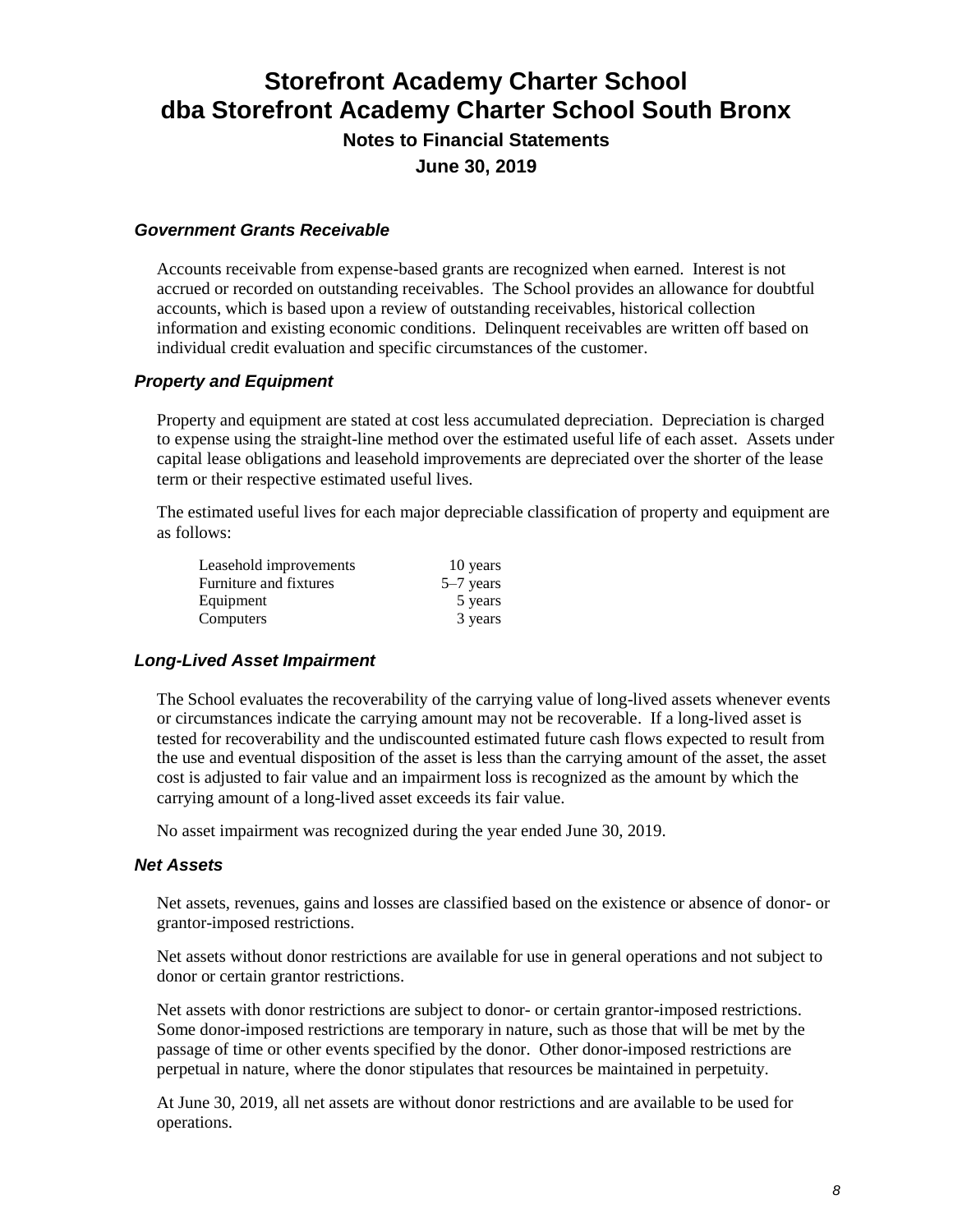**Notes to Financial Statements**

**June 30, 2019**

#### *State and Local Per-Pupil Operating Revenues*

Revenues from the state and local governments resulting from the School's charter status and based on the number of students enrolled are recorded when services are performed in accordance with the charter agreement. These grants are recorded as revenue by the School when services are rendered.

#### *Contributions*

Contributions are provided to the School either with or without restrictions placed on the gift by the donor. Revenues and net assets are separately reported to reflect the nature of those gifts – with or without donor restrictions. The value recorded for each contribution is recognized as follows:

| <b>Nature of the Gift</b>                                                                         | <b>Value Recognized</b>                                                                                                       |
|---------------------------------------------------------------------------------------------------|-------------------------------------------------------------------------------------------------------------------------------|
| Conditional gifts, with or without restriction                                                    |                                                                                                                               |
| Gifts that depend on the School overcoming a<br>donor-imposed barrier to be entitled to the funds | Not recognized until the gift becomes<br>unconditional, <i>i.e.</i> , the donor-imposed<br>barrier is met                     |
| Unconditional gifts, with or without restriction                                                  |                                                                                                                               |
| Received at date of $g$ ift $-\cosh$ and other assets                                             | Fair value                                                                                                                    |
| Received at date of gift – property, equipment<br>and long-lived assets                           | Estimated fair value                                                                                                          |
| Expected to be collected within one year                                                          | Net realizable value                                                                                                          |
| Collected in future years                                                                         | Initially reported at fair value determined<br>using the discounted present value of<br>estimated future cash flows technique |

In addition to the amount initially recognized, revenue for unconditional gifts to be collected in future years is also recognized each year as the present-value discount is amortized using the levelyield method.

When a donor stipulated time restriction ends or purpose restriction is accomplished, net assets with donor restrictions are reclassified to net assets without donor restrictions and reported in the statement of activities as net assets released from restrictions.

Gifts and investment income that are originally restricted by the donor and for which the restriction is met in the same time period are recorded as revenue with donor restrictions and then released from restriction.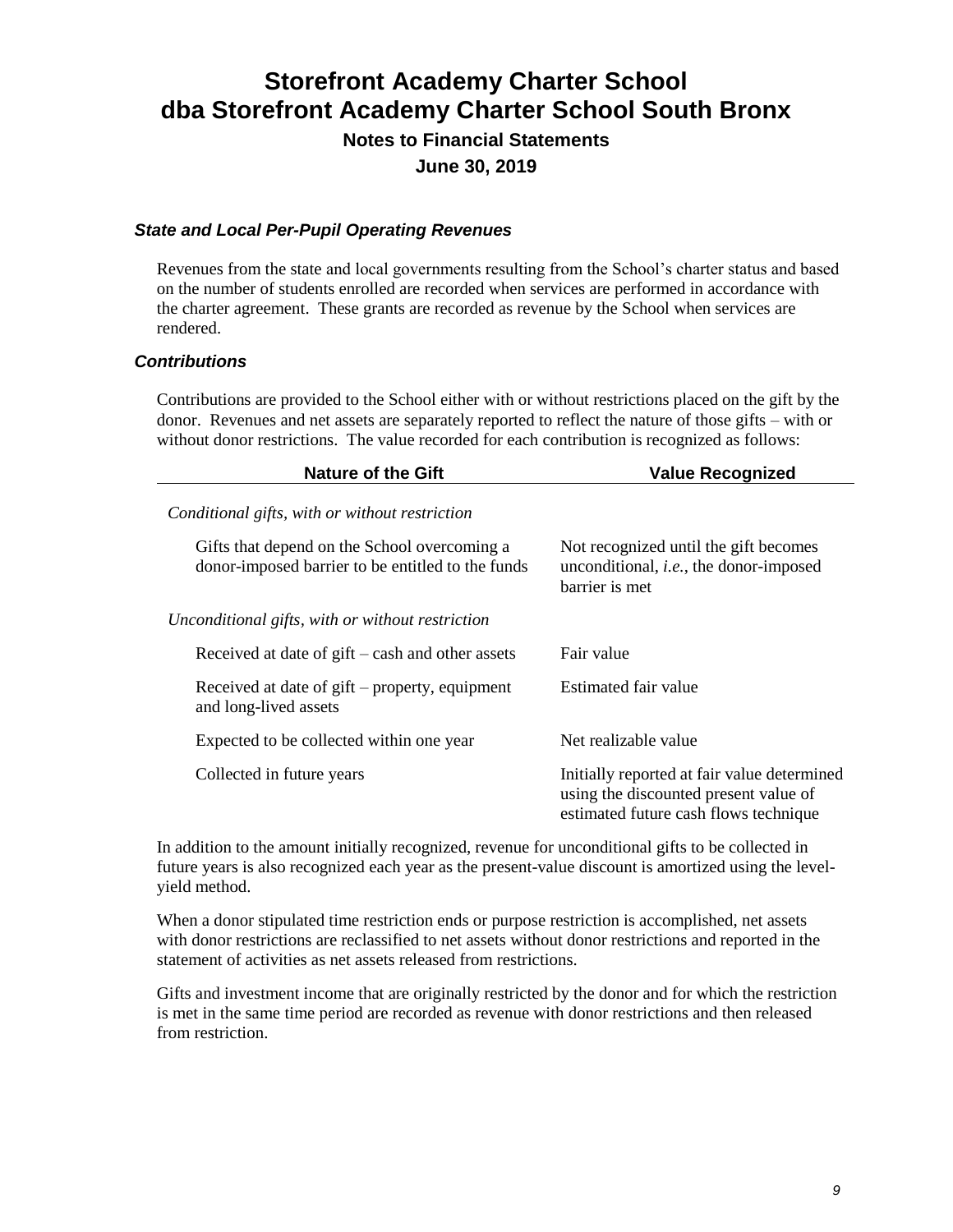# **Storefront Academy Charter School dba Storefront Academy Charter School South Bronx Notes to Financial Statements June 30, 2019**

#### *Contributed Services*

Contributions of services are recognized as revenue at their estimated fair value only when the services received create or enhance nonfinancial assets or require specialized skills possessed by the individuals providing the service and the service would typically need to be purchased if not donated. Contributions of services also include services received from personnel of an affiliate.

Contribution revenue recognized from contributed services consisted of:

Legal fees  $\qquad$  \$ 149,005

### *Government Grants*

Support funded by grants is recognized as the School performs the contracted services or incurs outlays eligible for reimbursement under the grant agreements. Grant activities and outlays are subject to audit and acceptance by the granting agency and, as a result of such audit, adjustments could be required.

#### *Leases*

Leases are classified as operating or capital leases in accordance with the terms of the underlying agreements. Operating lease payments are charged to equipment and auto leases expense. Operating lease expense is recorded on the straight-line basis over the life of the lease, unless another systematic and rational basis is more representative of the time pattern in which use benefit is derived from the leased property, in which case that basis shall be used. Deferred rent, when material, is recorded for the difference between the fixed payment and the rent expense. In 2019, all leases were classified as operating leases.

#### *Income Taxes*

The School is exempt from income taxes under Section  $501(c)(3)$  of the Internal Revenue Code and a similar provision of state law. However, the School is subject to federal income tax on any unrelated business taxable income.

The School is exempt from filing tax returns in the U.S. federal jurisdiction.

#### *Functional Allocation of Expenses*

The costs of supporting the various programs and other activities have been summarized on a functional basis in the separate statement of functional expenses. The statement of functional expenses present the natural classification detail of expenses by function. All of these expense line items are allocated based on staffing allocations to the main functional areas of the school: general education, special education and management/general.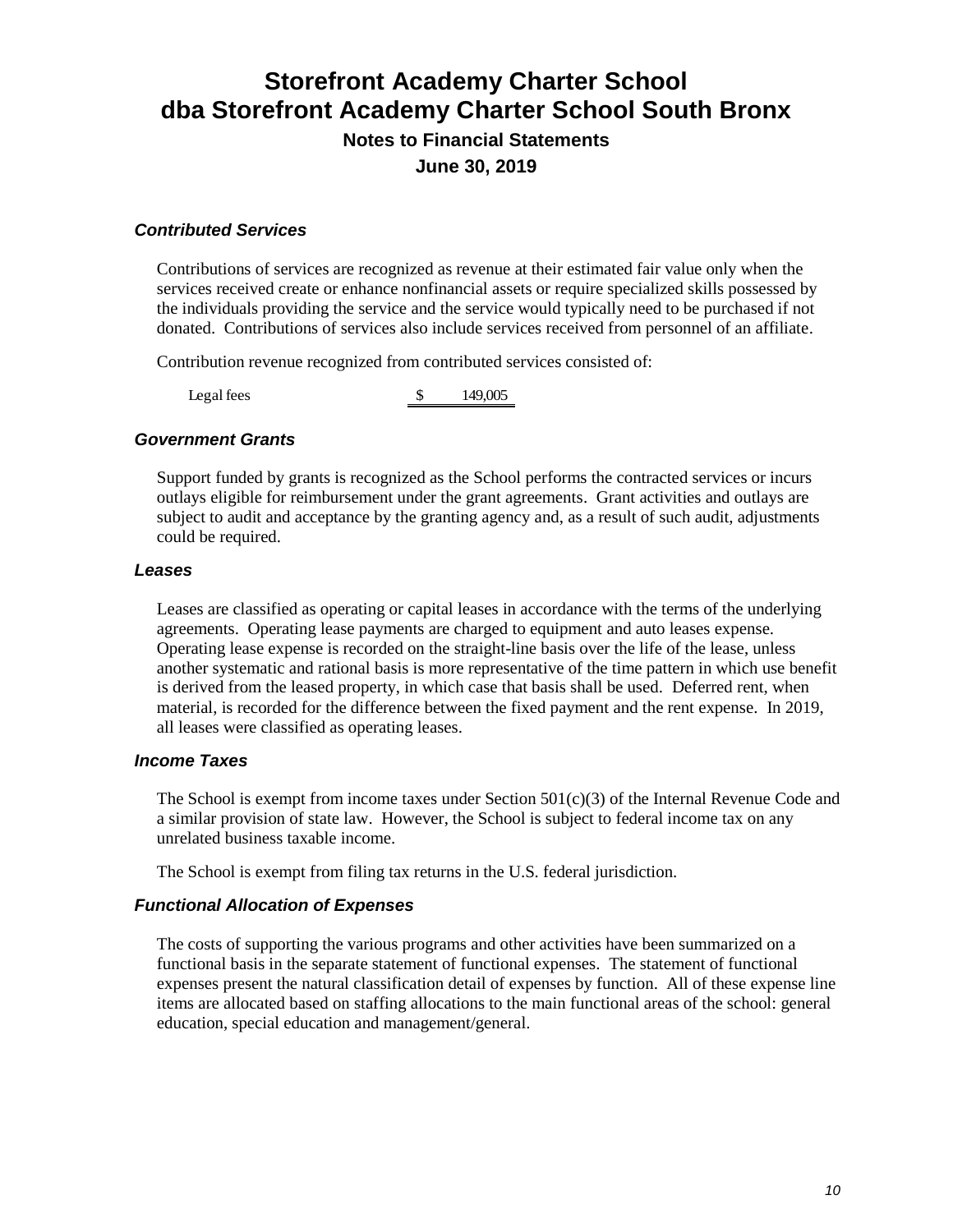# **Notes to Financial Statements**

**June 30, 2019**

# **Note 2: Property and Equipment**

| Leasehold improvement    | \$<br>162,626 |
|--------------------------|---------------|
| Furniture and fixtures   | 204,366       |
| Equipment                | 206,450       |
| Computers                | 52,751        |
|                          |               |
|                          | 626,193       |
| Accumulated depreciation | (247, 327)    |
|                          |               |
|                          | 378,866       |

### **Note 3: Legal Settlement**

On November 1, 2018, the School entered into a settlement with Melrose LLC, a former landlord, due to the School's inability to fulfill the terms of their lease. The interest rate recorded for imputed interest is 3 percent. Minimum amounts to be paid under the terms of the settlement as of June 30, 2019 are as follows:

|      |    | <b>Principal</b> |   | Interest |    |         |  | Total |  |  |
|------|----|------------------|---|----------|----|---------|--|-------|--|--|
| 2020 | \$ | 47,539           |   | 6,461    | \$ | 54,000  |  |       |  |  |
| 2021 |    | 189,491          |   | 3,104    |    | 192,595 |  |       |  |  |
|      | \$ | 237,030          | S | 9,565    | S  | 246,595 |  |       |  |  |

# **Note 4: Academic and Services Agreement**

The School entered into an Academic and Business Service Agreement with Storefront Academy Harlem (SAH), an unrelated not-for-profit organization. The agreement provides academic, management and other administrative support services to the School. Pursuant to the terms of the agreement, the School shall pay SAH a service fee equivalent to 15 percent of the approved basic per-pupil operating revenues for the current year. In addition to the service fee, the School will reimburse SAH for a portion of the salaries and associated benefits of SAH personnel utilized by the School. In 2019, SAH agreed to waive the service fee for the year ended June 30, 2019 as well as the amounts due from 2018.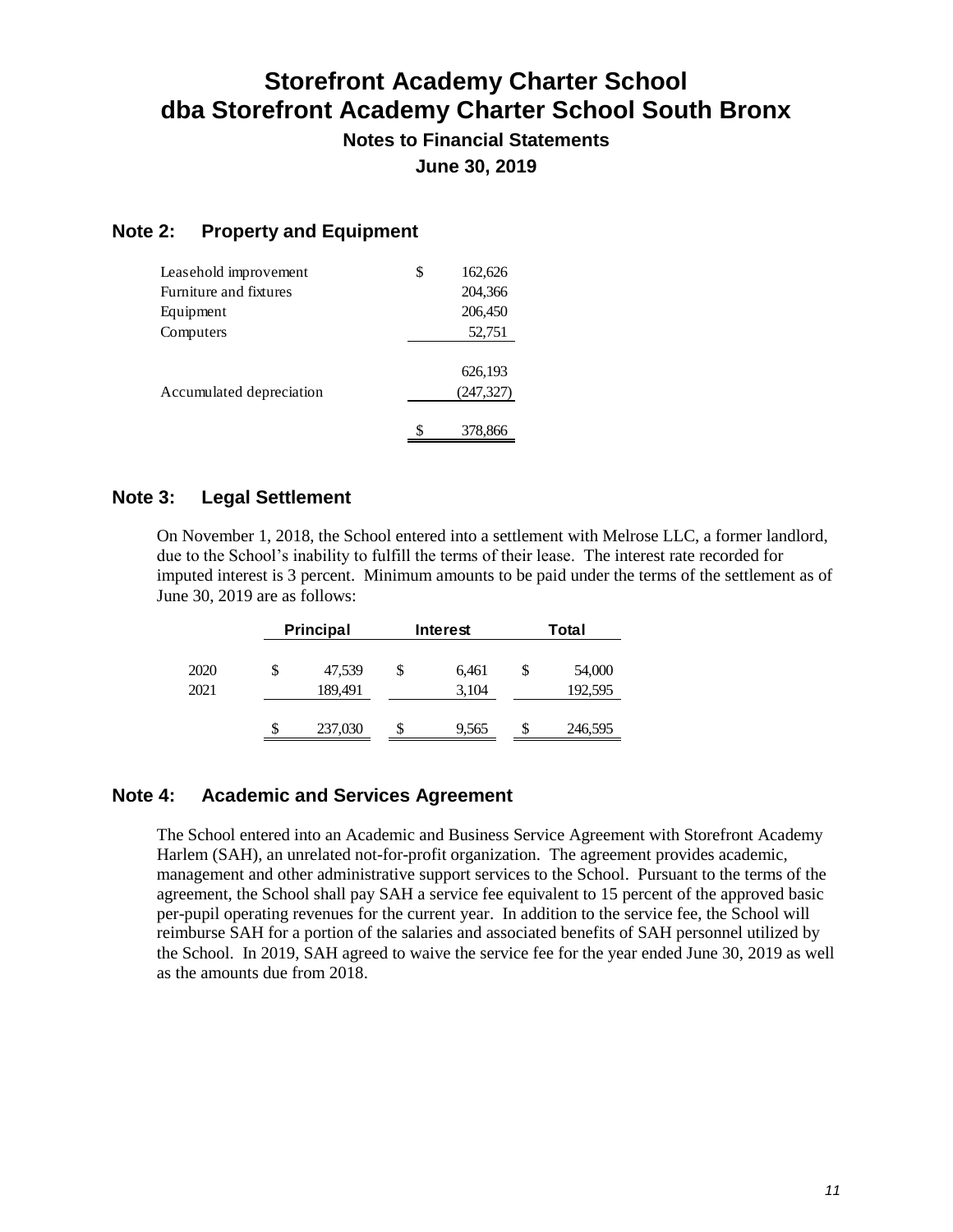# **Notes to Financial Statements**

**June 30, 2019**

In March 2018, the School began leasing space located at Jackson Avenue from SAH. In May 2019, the lease was amended to include additional space. The lease is set to expire June 30, 2028. Rent expense for the year ended June 30, 2019 was \$735,224. Minimum amounts to be paid under the terms of the lease are as follows:

| 2020       | \$<br>756,897 |
|------------|---------------|
| 2021       | 777,303       |
| 2022       | 801,189       |
| 2023       | 821,220       |
| 2024       | 841,749       |
| Thereafter | 3,577,014     |
|            |               |
| Total      | 7,575,372     |

Additionally, in May 2019, the School agreed to a lease for SACHS that will begin to be paid off starting July 2019. The lease is set to expire June 30, 2022. Minimum amounts to be paid under the terms of the lease are as follows:

| 2020 | S  | 413,289   |
|------|----|-----------|
| 2021 |    | 619,934   |
| 2022 |    | 826,578   |
|      |    |           |
|      | \$ | 1,859,801 |

# **Note 5: Note Payable to SAH**

In February 2018, Storefront Academy Harlem extended a \$275,000 unsecured, interest-free loan to the School with repayment due on June 30, 2019. In April 2018, the loan was amended to increase the note by an additional \$650,000 and to include interest at 3 percent on amounts outstanding. In addition, the loan repayment terms were amended for repayments to begin on January 1, 2019 with a loan maturity date of August 21, 2020.

In May 2019, the loan was amended for a second time to combine the amounts advanced of \$650,000 and the accrued interest outstanding as of that date of \$18,380, into one new loan payable of \$668,380. Interest will be charged at 3 percent on amounts outstanding. From May 2019 through December 2019, the School is to make monthly repayments of principal and interest in the amount of \$11,600, which will be subsequently increased to \$25,000 beginning January 1, 2020. The note is set to mature with a balloon payment of \$278,431 in February 2021. The amount outstanding at June 30, 2019 was \$648,497.

Minimum payments are as follows:

| 2020<br>2021 | \$                       | 202,310<br>446,187          |
|--------------|--------------------------|-----------------------------|
|              | $\overline{\phantom{a}}$ | $\sim$ $\sim$ $\sim$ $\sim$ |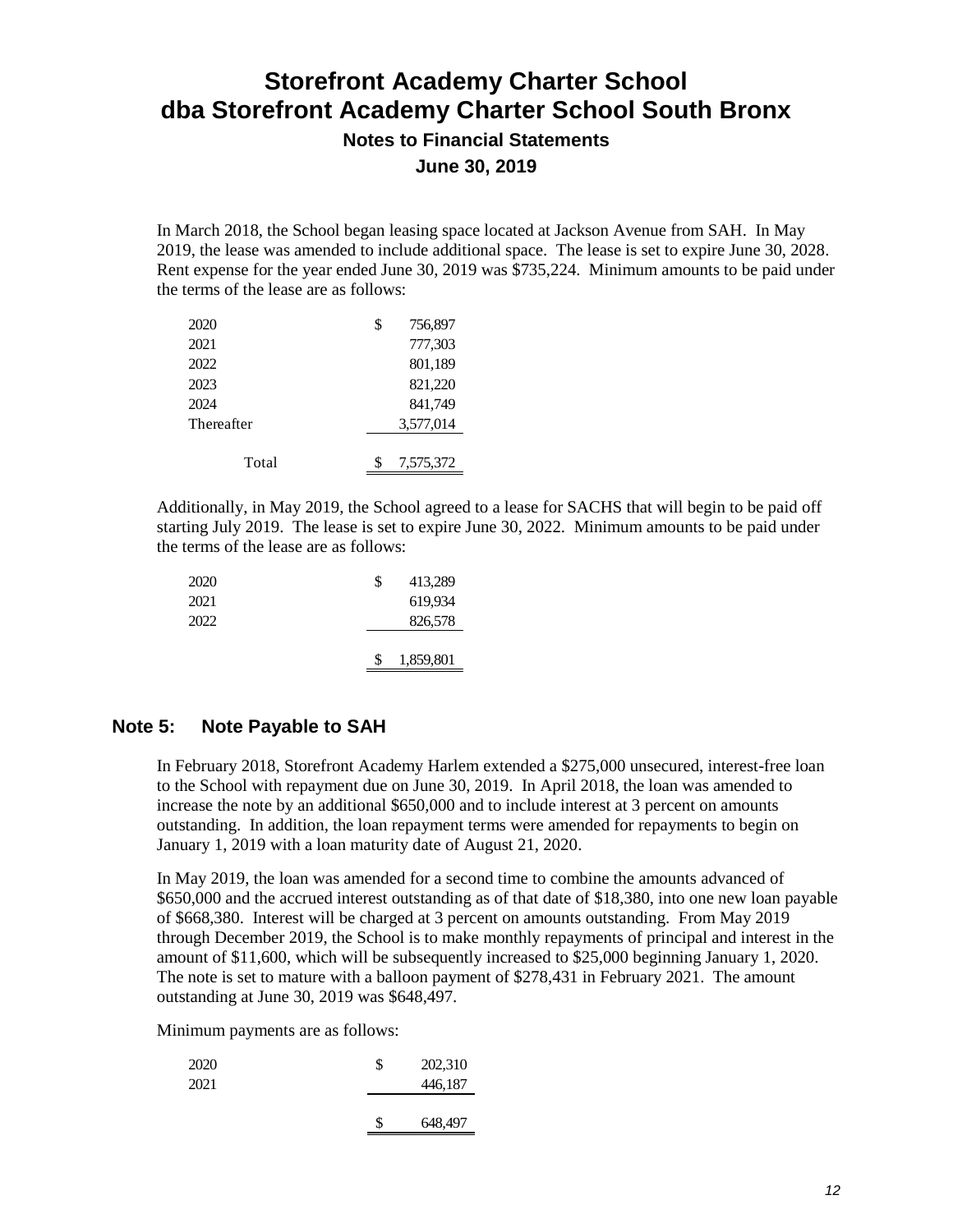**Notes to Financial Statements**

**June 30, 2019**

### **Note 6: Pension and Other Postretirement Benefit Plans**

Employees of the School are eligible to participate in the Storefront Academy Harlem 403(b) Thrift Plan administered by SAH. The Board of Trustees annually determines the amount, if any, of the School's contributions to the plan. The School did not make a discretionary contribution to the plan for the year ended June 30, 2019.

# **Note 7: Significant Estimates and Concentrations**

Accounting principles generally accepted in the United States of America require disclosure of certain significant estimates and current vulnerabilities due to certain concentrations. Those matters include the following:

### *Operating Revenue*

The School obtained approximately 90 percent of its operating revenues through its charter from New York State for the year ended June 30, 2019.

# **Note 8: Liquidity and Availability**

The School's financial assets available within one year of the balance sheet date for general expenditures as of June 30, 2019 are:

| Current financial assets at year end              |               |
|---------------------------------------------------|---------------|
| Cash                                              | \$<br>482,899 |
| Contributions and government grants receivable    | 36,762        |
| Due from management company                       | 24,055        |
|                                                   |               |
| Financial assets available to meet cash needs for |               |
| general expenditures within one year              | 543,716       |

The financial assets of the School without donor restrictions or restricted by state laws, are available for general expenditures. As part of liquidity management, the School invests cash in excess of daily requirements in short-term investments. During the year ended June 30, 2019, the level of liquidity and reserves was managed within the policy requirements.

# **Note 9: Subsequent Events**

Subsequent events have been evaluated through October 30, 2019, which is the date the financial statements were available to be issued.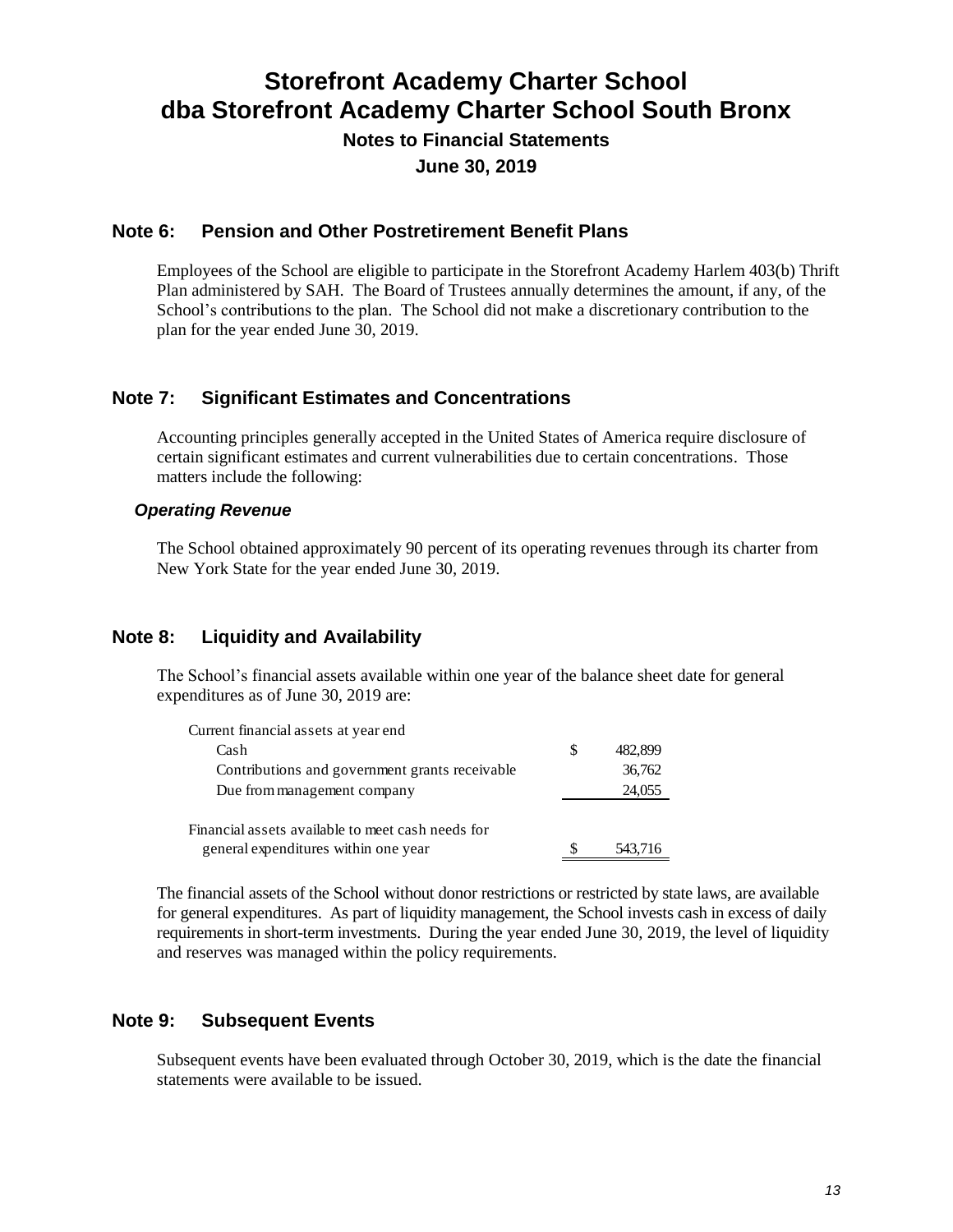**Notes to Financial Statements**

**June 30, 2019**

# **Note 10: Change in Accounting Principle**

In 2019, the School adopted Accounting Standards Update (ASU) 2016-14, *Not-for-Profit Entities* (Topic 958): *Presentation of Financial Statements of Not-for-Profit Entities*. A summary of the changes is as follows:

### *Statement of Financial Position*

• The statement of financial position distinguishes between two new classes of net assets – those with donor-imposed restrictions and those without. This is a change from the previously required three classes of net assets – unrestricted, temporarily restricted and permanently restricted.

### *Statements of Activities and Functional Expenses*

- Investment income is shown net of external and direct internal investment expenses. Disclosure of the expenses netted against investment income is no longer required.
- Expenses are reported by both nature and function in one location.

### *Notes to the Financial Statements*

• Enhanced quantitative and qualitative disclosures provide additional information useful in assessing liquidity and cash flows available to meet operating expenses for one year from the date of the statement of financial position.

This change had no impact on previously reported total change in net assets.

# **Note 11: Future Changes in Accounting Principles**

### *Revenue Recognition*

The Financial Accounting Standards Board (FASB) amended its standards related to revenue recognition. This amendment replaces all existing revenue recognition guidance and provides a single, comprehensive revenue recognition model for all contracts with customers. The guidance provides a five-step analysis of transactions to determine when and how revenue is recognized. Other major provisions include capitalization of certain contract costs, consideration of the time value of money in the transaction price and allowing estimates of variable consideration to be recognized before contingencies are resolved in certain circumstances. The amendment also requires additional disclosure about the nature, amount, timing and uncertainty of revenue and cash flows arising from customer contracts, including significant judgments and changes in those judgments and assets recognized from costs incurred to fulfill a contract. The standard allows either full or modified retrospective adoption effective for annual periods beginning after December 15, 2018 for nonpublic entities and any interim periods within annual reporting periods that begin after December 15, 2019. The School is in the process of evaluating the impact the amendment will have on the financial statements.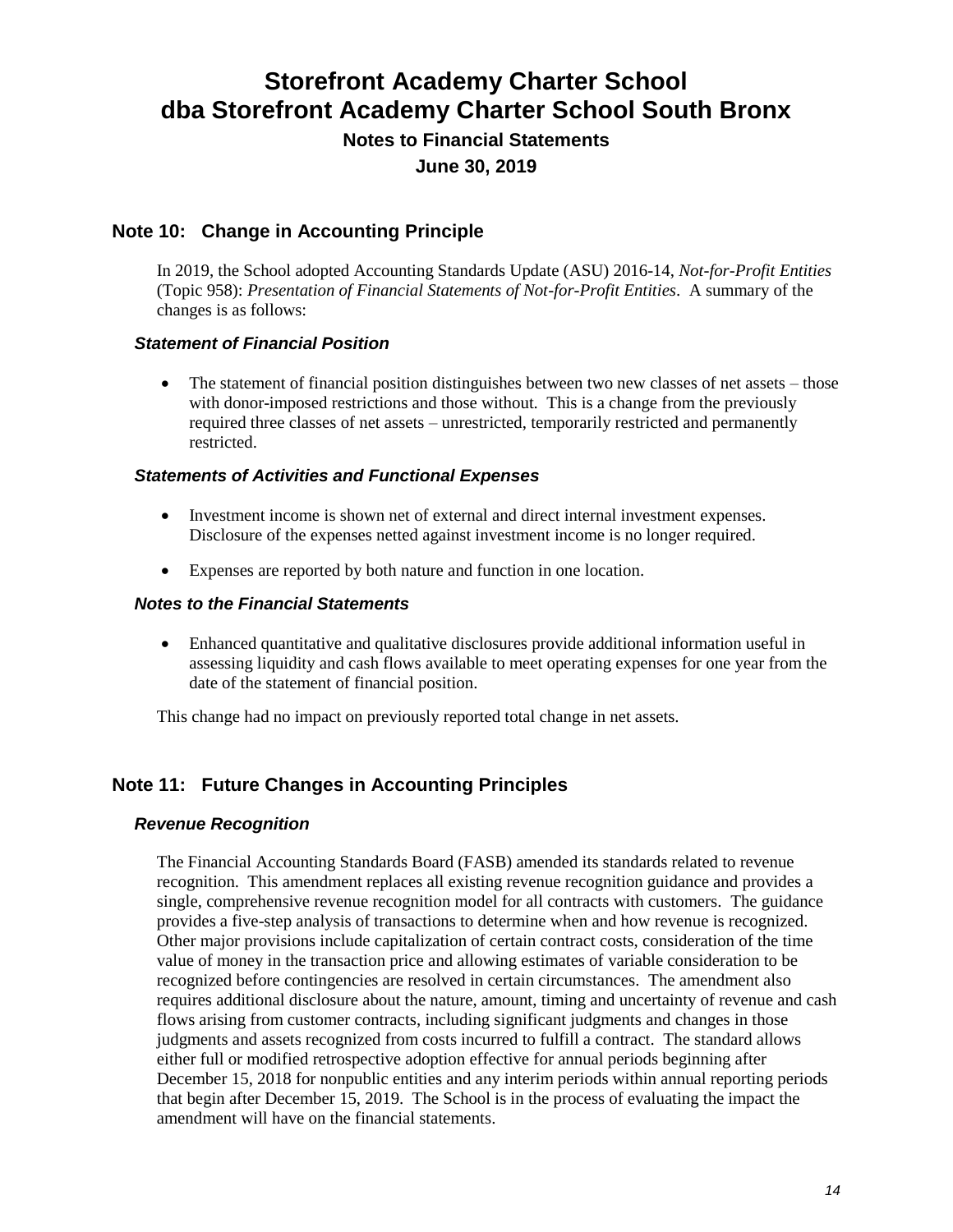# **Storefront Academy Charter School dba Storefront Academy Charter School South Bronx Notes to Financial Statements June 30, 2019**

#### *FASB Releases Not-for-Profit Accounting Standard for Grants and Contributions*

ASU No. 2018-08, *Clarifying the Scope and the Accounting Guidance for Contributions Received and Contributions Made*, clarifies existing guidance on determining whether a transaction with a resource provider, *e.g.*, the receipt of funds under a government grant or contract, is a contribution or an exchange transaction. The guidance requires all organizations to evaluate whether the resource provider is receiving commensurate value in a transfer of assets transaction and whether contributions are conditional or unconditional. If commensurate value is received by the resource provider, the transaction would be accounted for as an exchange transaction by applying Topic 606, *Revenue from Contracts with Customers*, or other topics. The standard clarifies that a resource provider is not synonymous with the general public. Indirect benefit received by the public as a result of the assets transferred is not equivalent to commensurate value received by the resource provider. If commensurate value is not received by the resource provider, *i.e.*, the transaction is nonexchange, the recipient organization would record the transaction as a contribution under Topic 958 and determine whether the contribution is conditional or unconditional.

FASB expects that the new standard could result in more grants and contracts being accounted for as contributions (often conditional contributions) than under current generally accepted accounting principles. Because of this, it believes the clarifying guidance about whether a contribution is conditional or unconditional, which affects the timing of revenue recognition, is important. Both the recipient and resource provider would equally apply the guidance. For non-public entities, the standard will be effective for reporting periods beginning on or after December 15, 2018.

### *Accounting for Leases*

FASB amended its standard related to the accounting for leases. Under the new standard, lessees will now be required to recognize substantially all leases on the balance sheet as both a right-of-use asset and a liability. The standard has two types of leases for income statement recognition purposes: operating leases and finance leases. Operating leases will result in the recognition of a single lease expense on a straight-line basis over the lease term similar to the treatment for operating leases under existing standards. Finance leases will result in an accelerated expense similar to the accounting for capital leases under existing standards. The determination of lease classification as operating or finance will be done in a manner similar to existing standards. The new standard also contains amended guidance regarding the identification of embedded leases in service contracts and the identification of lease and nonlease components in an arrangement. The new standard is effective for the School annual periods beginning after December 15, 2019 and any interim periods within annual reporting periods that begin after December 15, 2020. A board decision was reached by FASB at its October 16, 2019 meeting to delay the effective date of Topic 842 by one year for these entities (*i.e.*, fiscal year beginning after December 15, 2020). Issuance of a final ASU related to this decision is expected later in 2019. The School is evaluating the impact the standard will have on the financial statements; however, the standard is expected to have an impact on the financial statements due to the recognition of additional assets and liabilities for operating leases.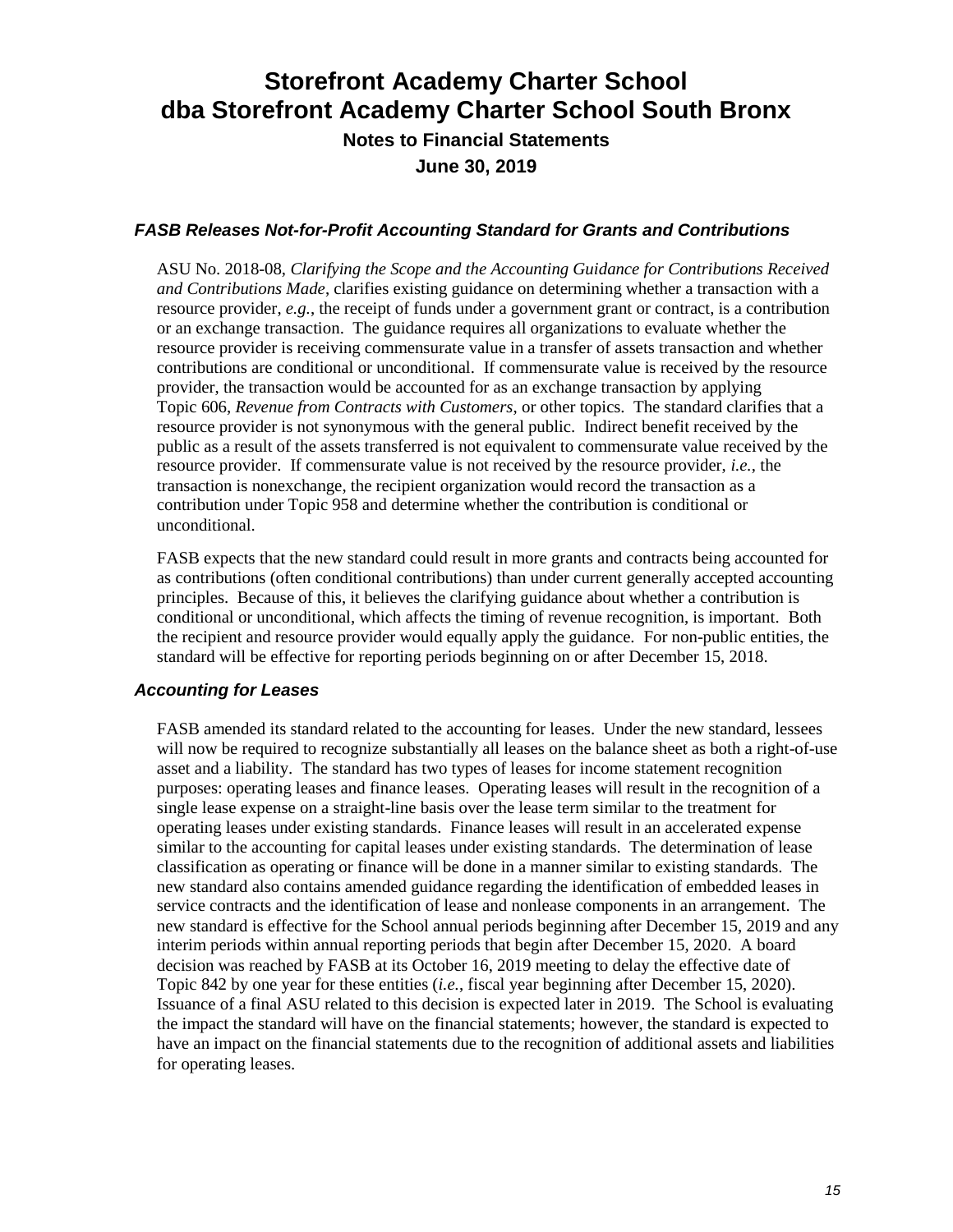

# <span id="page-17-0"></span>**Report on Internal Control Over Financial Reporting and on Compliance and Other Matters Based on an Audit of Financial Statements Performed in Accordance with** *Government Auditing Standards*

# **Independent Auditor's Report**

Board of Trustees Storefront Academy Charter School dba Storefront Academy Charter School South Bronx Bronx, New York

We have audited, in accordance with the auditing standards generally accepted in the United States of America and the standards applicable to financial audits contained in *Government Auditing Standards,* issued by the Comptroller General of the United States, the financial statements of Storefront Academy Charter School dba Storefront Academy Charter School South Bronx, which comprise the statement of financial position as of June 30, 2019, and the related statements of activities, functional expenses and cash flows for the year then ended, and the related notes to the financial statements, and have issued our report thereon dated October 30, 2019. Our report contains an "Emphasis of Matter" paragraph regarding a change in accounting principles.

# *Internal Control Over Financial Reporting*

In planning and performing our audit of the financial statements, we considered Storefront Academy Charter School dba Storefront Academy Charter School South Bronx's internal control over financial reporting (internal control) to determine the audit procedures that are appropriate in the circumstances for the purpose of expressing our opinion on the financial statements, but not for the purpose of expressing an opinion on the effectiveness of Storefront Academy Charter School dba Storefront Academy Charter School South Bronx's internal control. Accordingly, we do not express an opinion on the effectiveness of Storefront Academy Charter School dba Storefront Academy Charter School South Bronx's internal control.

Our consideration of internal control was for the limited purpose described in the preceding paragraph and was not designed to identify all deficiencies in internal control that might be material weaknesses or significant deficiencies, and therefore, material weaknesses or significant deficiencies may exist that have not been identified. However, as described in the accompanying schedule of findings and responses, we identified certain deficiencies in internal control that we consider to be material weaknesses and significant deficiencies.

A *deficiency in internal control exists* when the design or operation of a control does not allow management or employees, in the normal course of performing their assigned functions, to prevent, or detect and correct, misstatements on a timely basis. A *material weakness* is a deficiency, or a combination of deficiencies, in internal control such that there is a reasonable possibility that a material misstatement of the entity's financial statements will not be prevented, or detected and

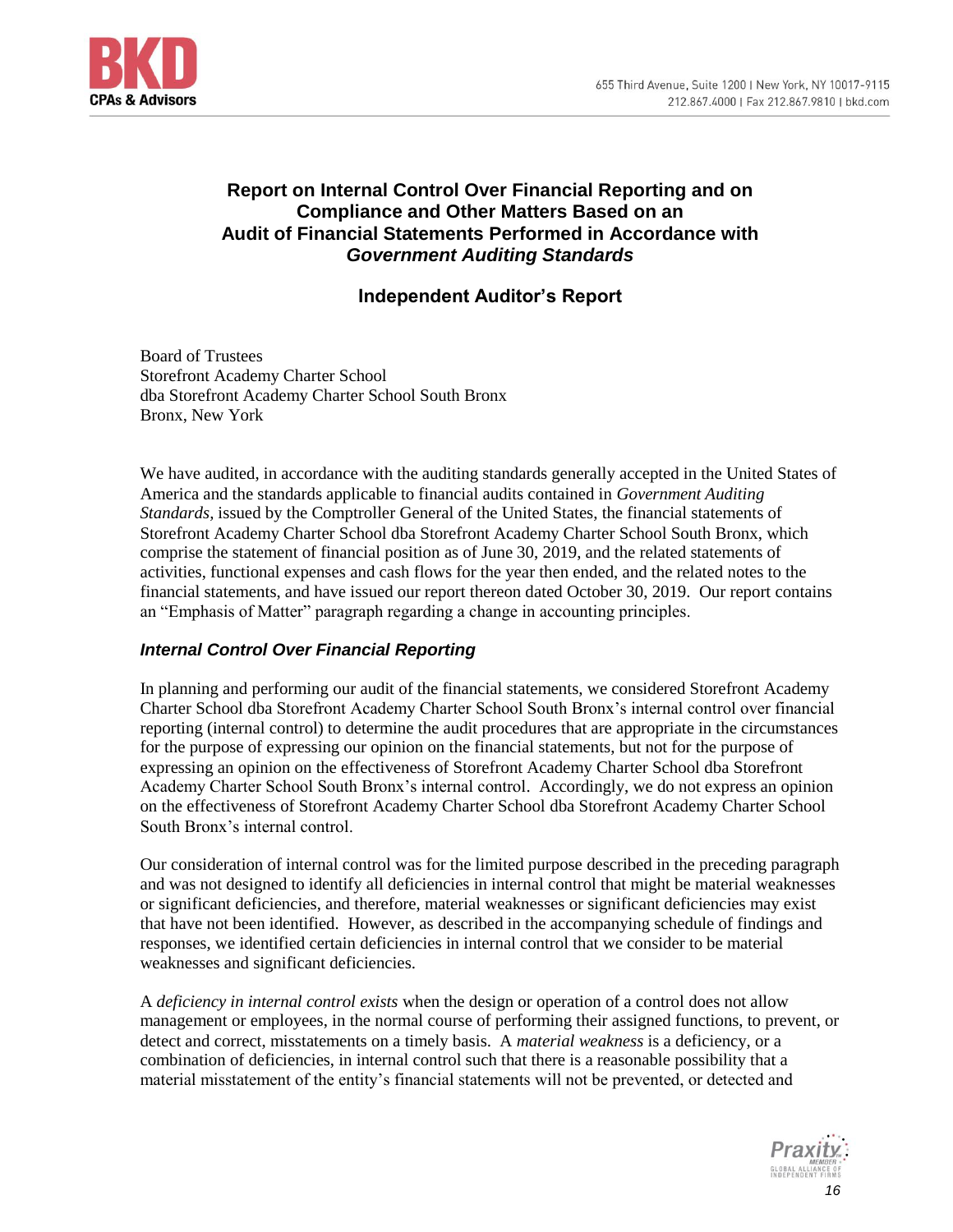corrected, on a timely basis. We consider the deficiency described in the accompanying schedule of findings and responses as item 2019-001 to be a material weakness.

A *significant deficiency* is a deficiency or a combination of deficiencies, in internal control that is less severe than a material weakness, yet important enough to merit attention by those charged with governance. We consider the deficiency described as item 2019-002 to be a significant deficiency.

### *Compliance and Other Matters*

As part of obtaining reasonable assurance about whether Storefront Academy Charter School dba Storefront Academy Charter School South Bronx's financial statements are free from material misstatement, we performed tests of its compliance with certain provisions of laws, regulations, contracts and grant agreements, noncompliance with which could have a direct and material effect on the determination of financial statement amounts. However, providing an opinion on compliance with those provisions was not an objective of our audit and, accordingly, we do not express such an opinion.

### *Storefront Academy Charter School dba Storefront Academy Charter School South Bronx's Response to Findings*

Storefront Academy Charter School dba Storefront Academy Charter School South Bronx's response to the findings identified in our audit is described in the accompanying schedule of findings and responses. Storefront Academy Charter School dba Storefront Academy Charter School South Bronx's response was not subjected to the auditing procedures applied in the audit of the financial statements and, accordingly, we express no opinion on it.

### *Purpose of This Report*

The purpose of this report is solely to describe the scope of our testing of internal control and compliance and the results of that testing, and not to provide an opinion on the effectiveness of the entity's internal control or on compliance. This report is an integral part of an audit performed in accordance with *Government Auditing Standards* in considering the entity's internal control and compliance. Accordingly, this communication is not suitable for any other purpose.

BKDLLP

New York, New York October 30, 2019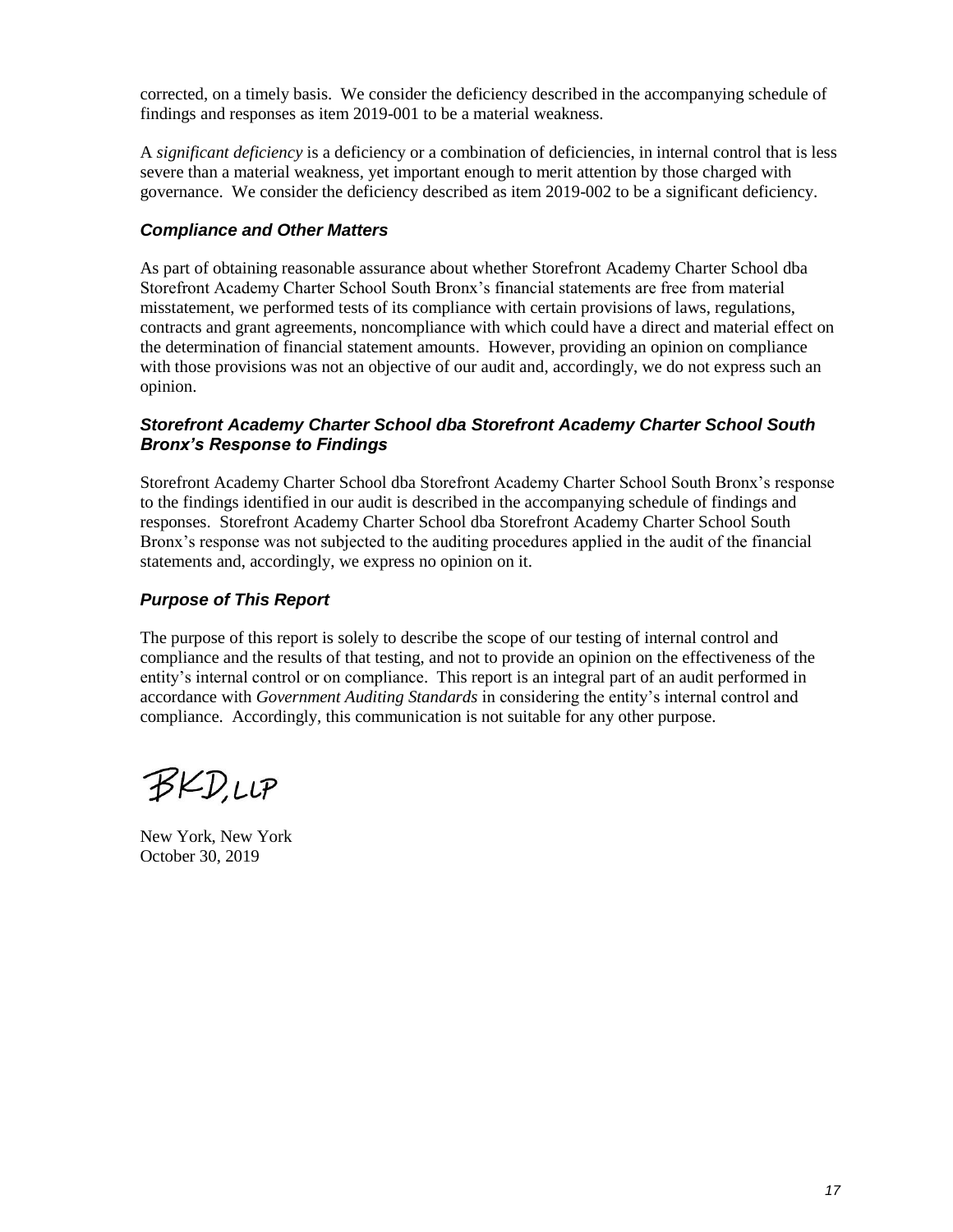<span id="page-19-0"></span>**Schedule of Findings and Responses Year Ended June 30, 2019**

# **Findings Required to be Reported by** *Government Auditing Standards*

| Reference<br><b>Number</b> | <b>Finding</b>                                                                                                                                                                                                                                                                                                                                                                            |
|----------------------------|-------------------------------------------------------------------------------------------------------------------------------------------------------------------------------------------------------------------------------------------------------------------------------------------------------------------------------------------------------------------------------------------|
| 2019-001                   | <b>Internal Controls Over Credit Card Use</b>                                                                                                                                                                                                                                                                                                                                             |
|                            | <b>Criteria or Specific Requirement</b>                                                                                                                                                                                                                                                                                                                                                   |
|                            | The School should establish policies surrounding the use of credit<br>cards to minimize the ability for abuse.                                                                                                                                                                                                                                                                            |
|                            | <b>Condition</b>                                                                                                                                                                                                                                                                                                                                                                          |
|                            | Currently the School is not requiring authorization be obtained prior<br>to the credit card being used. In addition, receipts from credit card<br>purchases are not being provided with explanations for business<br>purpose of all items charged.                                                                                                                                        |
|                            | <b>Effect</b>                                                                                                                                                                                                                                                                                                                                                                             |
|                            | Anyone provided access to the credit card has the ability to<br>misappropriate the School's assets.                                                                                                                                                                                                                                                                                       |
|                            | <b>Cause</b>                                                                                                                                                                                                                                                                                                                                                                              |
|                            | The School's former bookkeeper was located in a foreign country and<br>it was impractical to send the support. Due to this, the School became<br>lax in their collection of credit card backup.                                                                                                                                                                                           |
|                            | Recommendation                                                                                                                                                                                                                                                                                                                                                                            |
|                            | We recommend that procedures be created and implemented<br>documenting approval of the business expense prior to utilizing the<br>credit cards, with the receipt being attached after the credit card is<br>used. For expenses incurred by the CEO, we recommend that their<br>charges be reviewed by a member of the board on a regular basis, or<br>at a minimum at the board meetings. |
|                            | <b>Views of Responsible Officials and Planned Corrective Actions</b>                                                                                                                                                                                                                                                                                                                      |
|                            | The School will be implementing procedures surrounding credit card<br>use as per the recommendation.                                                                                                                                                                                                                                                                                      |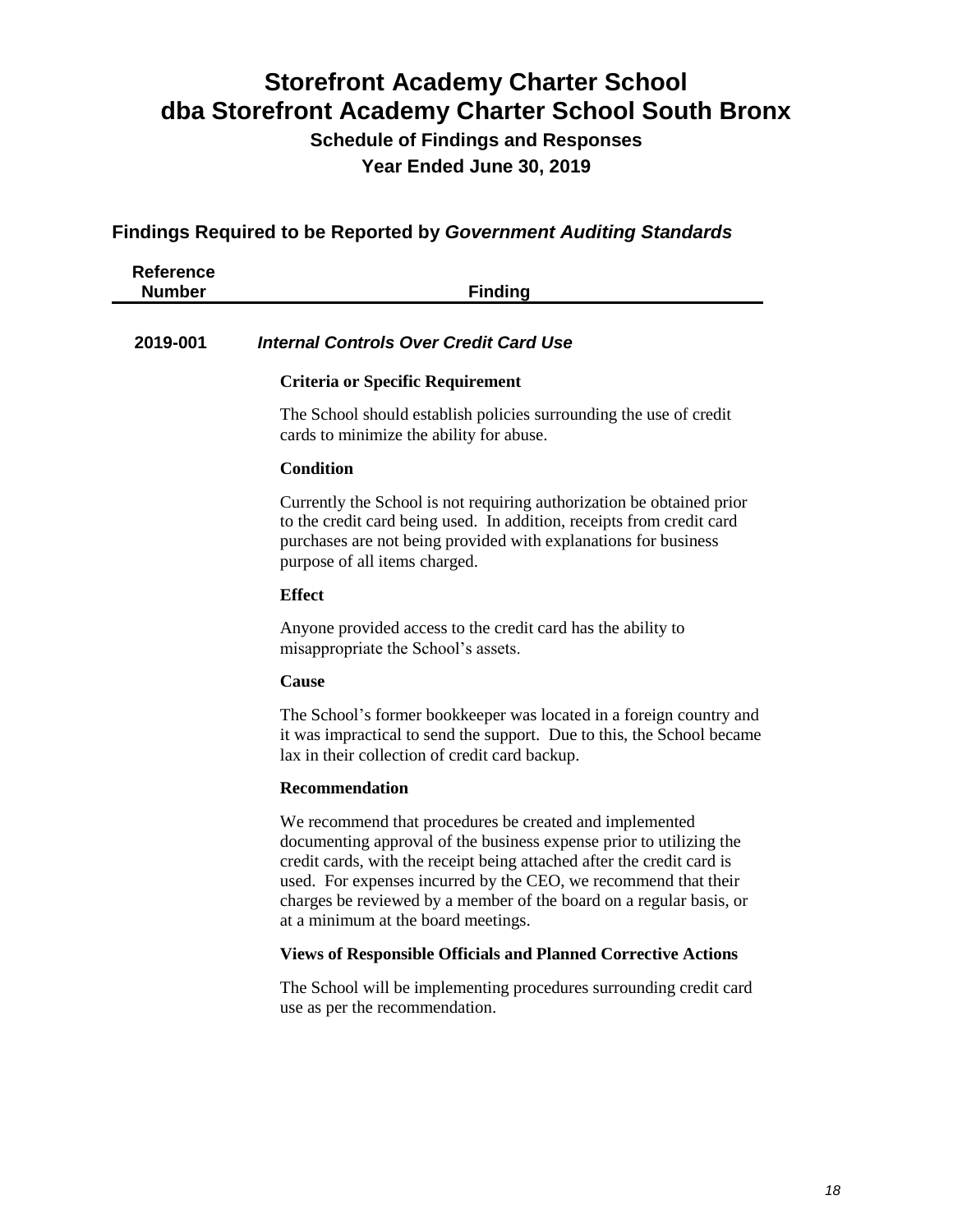**Schedule of Findings and Responses (Continued) Year Ended June 30, 2019**

| <b>Reference</b><br><b>Number</b> | <b>Finding</b>                                                                                                                                                                           |
|-----------------------------------|------------------------------------------------------------------------------------------------------------------------------------------------------------------------------------------|
| 2019-002                          | <b>Segregation of Duties</b>                                                                                                                                                             |
|                                   | <b>Criteria or Specific Requirement</b>                                                                                                                                                  |
|                                   | The accounting functions should be properly segregated to maintain<br>proper internal controls over financial reporting.                                                                 |
|                                   | <b>Condition</b>                                                                                                                                                                         |
|                                   | The current staff size of the School does not always allow for the<br>proper segregation of duties related to cash disbursements and payroll.                                            |
|                                   | <b>Effect</b>                                                                                                                                                                            |
|                                   | Administrative staff has the ability to misappropriate assets with<br>limited supervision.                                                                                               |
|                                   | <b>Cause</b>                                                                                                                                                                             |
|                                   | The School has two accountants performing multiple tasks.                                                                                                                                |
|                                   | <b>Recommendation</b>                                                                                                                                                                    |
|                                   | We recommended that the School establish compensating controls in<br>each area described above.                                                                                          |
|                                   | <b>Views of Responsible Officials and Planned Corrective Actions</b>                                                                                                                     |
|                                   | Due to the size of the School, procedures have been put in place to<br>include members of the board in a review capacity to detect any<br>misappropriation of assets in a timely manner. |
|                                   |                                                                                                                                                                                          |